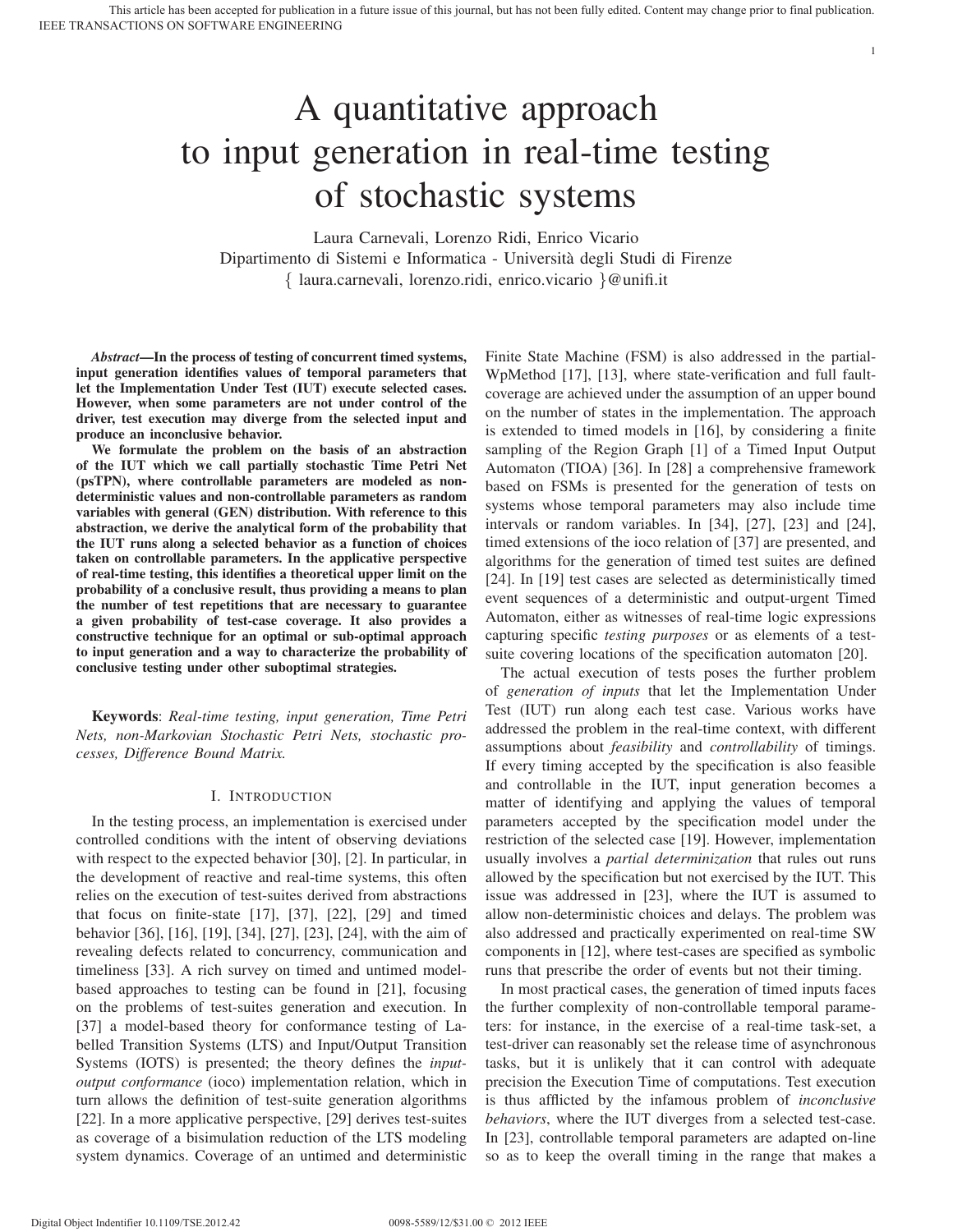conclusive end possible, and to terminate the execution as soon as this turns out to be impossible. However, the approach does not rely on a measure of probability for the choice among different acceptable inputs. Moreover, when the IUT runs on limited resources or under severe real-time constraints, runtime adaptation is not a viable option, and timings must be decided off-line [12]. In this case, a characterization of the probability of successful execution as a function of choices taken on controllable timers enables optimization on the expected number of repetitions needed to conclude each testcase. This characterization is largely hurdled by the complexity of the stochastic process that underlies the behavior of the IUT, which normally includes multiple concurrently enabled timers associated with general (GEN) distributions, often supported over finite domains.

In [43], this problem is faced on the basis of a specification model represented as a Stochastic Input Output Automaton (STIOA), where input actions are events that can be forced to occur at any desired time, and output actions are noncontrollable events with uniform distribution over finite intervals; under these assumptions, for each selected timing of input actions the probability of conclusive execution of a symbolic run is proven to be proportional to the volume of a multi-variate Difference Bounds Matrix (DBM) domain [15] collecting the timings that make the run feasible. In [9], preliminary results were reported on the evaluation of the probability of execution of symbolic runs of a more general model that combines controllable transitions bounded to fire within a (possibly infinite) Firing Interval and non-controllable transitions with general (GEN) distribution over non-pointlike (possibly finite) supports.

In this paper, we reformulate and extend the theory of [9], and we apply it to the stochastic characterization of the problem of test input generation in partially controllable concurrent timed systems. To this end: in Sect.II, we formalize the model of partially stochastic Time Petri Nets, which we assume as abstraction of the concurrent and timed behavior of an IUT with controllable and non-controllable transitions distributed according to any GEN probability density function; in Sect.III, we recall the salient concepts of symbolic state space enumeration of non-deterministic timed models based on the abstraction of state classes, we motivate the assumption of test-cases specified as symbolic runs, and we characterize the probability of conclusive execution of a test-case as a function of values given to controllable temporal parameters; in Sect.IV, we report on an implementation of the proposed theory and we then show how the probability function can be applied to reduce the number of inconclusive tests, evaluating the gain that can be attained through an optimization approach or through sub-optimal sampling techniques. Conclusions are finally drawn in Sect.V.

# II. COMBINING NON-DETERMINISTIC AND STOCHASTIC BEHAVIOR IN PSTPN MODELS

A *partially stochastic Time Petri Net* (psTPN) is a *Time Petri Net* (TPN) [38][5] with a measure of probability for the times-to-fire sampled by transitions accounting for noncontrollable events. In a complementary perspective, it can also be regarded as a *stochastic Time Petri Net* (STPN) [39][8] that leaves undefined the probability distribution of times-tofire of transitions accounting for controllable events. In both perspectives, the salient traits of psTPNs are the combination of non-deterministic and stochastic behavior, and the possible presence of multiple concurrently enabled transitions with GEN distributions.

# *A. Partially stochastic Time Petri Nets*

A *partially stochastic Time Petri Net* (psTPN) is a tuple:

$$
psTPN =  (1)
$$

- $P$  is a set of places.
- $T^c$  and  $T^{nc}$  are disjoint sets of transitions associated with controllable and non-controllable times-to-fire, respectively, and their union is denoted by T.
- $A^- \subseteq P \times T$ ,  $A^+ \subseteq T \times P$ , and  $A^{\bullet} \subseteq P \times T$  are sets of precondition, postcondition and inhibitor arcs, respectively. Place  $p$  is said to be an input place, an output place or an inhibitor place for transition t if  $\langle p, t \rangle \in A^-$ ,  $\langle t, p \rangle \in A^+$ , or  $\langle p, t \rangle \in A^{\bullet}$ , respectively.
- $m_0$ :  $P \rightarrow \mathbb{N}$  is the (initial) marking associating each place with a non-negative number of tokens.
- EFT and LFT associate each transition  $t \in T$  with a static firing interval made of an Earliest and a (possibly infinite) Latest Firing Time:

$$
EFT: T \to \mathbb{Q}_0^+ \quad LFT: T \to \mathbb{Q}_0^+ \cup \{+\infty\} \qquad (2)
$$

where  $\mathbb{Q}_0^+$  denotes the set of non-negative rational numbers,  $EFT(t) \leq LFT(t) \forall t \in T^{nc}$ , and  $EFT(t) <$  $LFT(t)$   $\forall$   $t \in T^c$ .

- C associates each transition with a weight  $C: T \to \mathbb{R}^+$ .
- F associates each transition  $t \in T^{nc}$  with a static probability distribution  $F_t()$  defined over its static firing interval  $[EFT(t), LFT(t)]$ . For simplicity and without loss of generality, we assume that the Probability Distribution Function of every non-controllable transition supported over a non-pointlike domain is an absolutely continuous function, which can thus be expressed as the integral of a Probability Density Function:

$$
F_t(x) = \int_0^x f_t(y) dy.
$$
 (3)

The state of a psTPN is a pair  $s = \langle m, \tau \rangle$ , where  $m : P \to \mathbb{N}$ is a marking and  $\tau: T \to \mathbb{R}^+_0$  associates each transition with a (dynamic) time-to-fire. The state evolves according to two clauses of *firability* and *firing*.

• *Firability:* A transition  $t_0$  is enabled if each of its input places contains at least one token and none of its inhibiting places contains any token; it is firable if it is enabled and its time-to-fire  $\tau(t_0)$  is not higher than that of any other enabled transition:  $\tau(t_0) \leq \tau(t_i) \quad \forall \ t_i \in T^e(m)$ , where  $T^{e}(m)$  denotes the set of transitions enabled by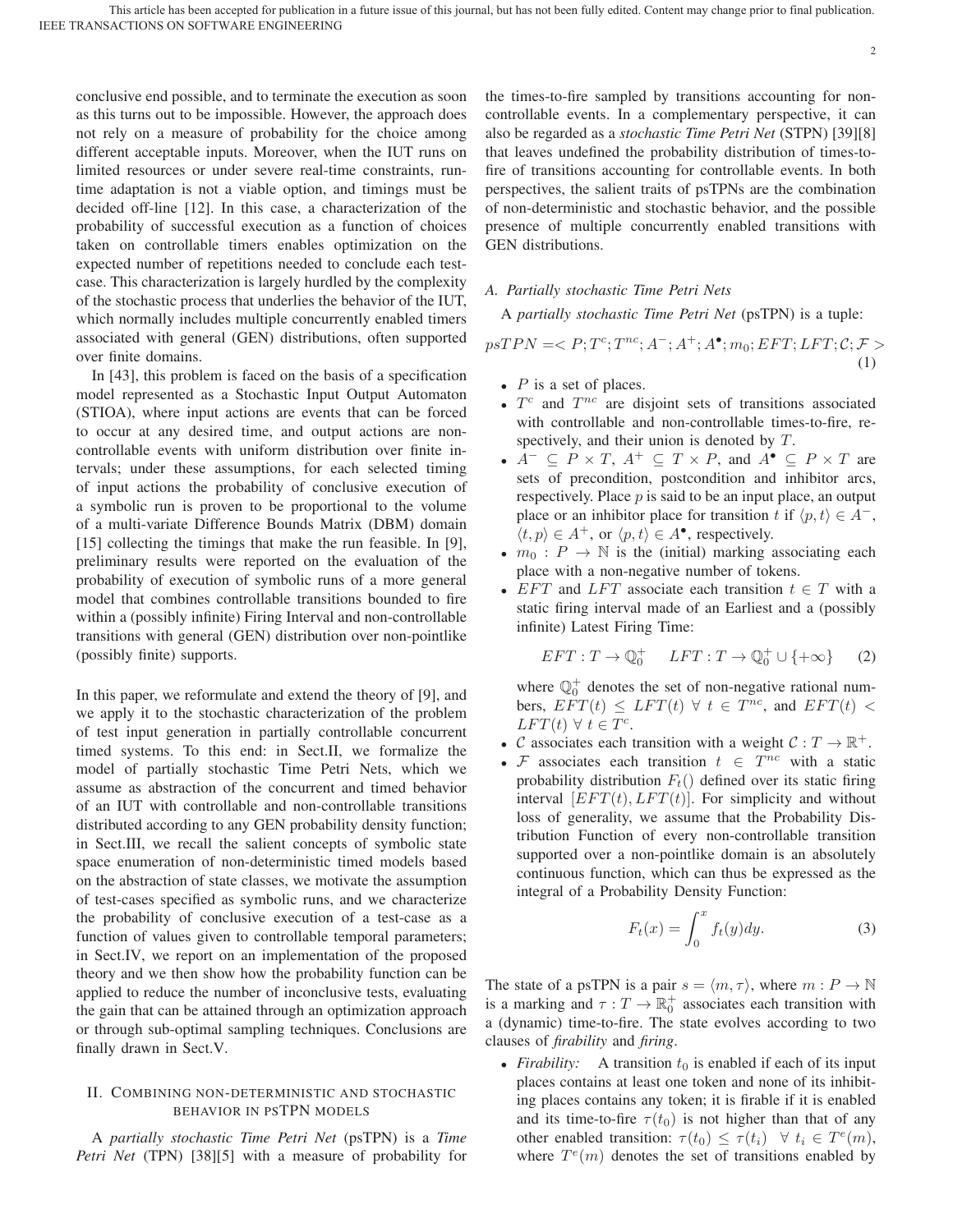marking  $m$ . When multiple transitions are firable, the choice is resolved through a random switch determined by  $C$ :

$$
Prob\{t_0 \text{ is selected}\} = \frac{\mathcal{C}(t_0)}{\sum_{t_i \text{ frable}} \mathcal{C}(t_i)} \tag{4}
$$

• *Firing:* When a transition  $t_0$  fires, the state  $s = \langle m, \tau \rangle$ is replaced by a new state  $s' = \langle m', \tau' \rangle$ , which we write as  $s \stackrel{t_0}{\rightarrow} s'$ . Marking m' is derived from m by removing a token from each input place of  $t_0$ , and by adding a token to each output place of  $t_0$ , as usual in Petri Nets:

$$
m_{tmp}(p) = m(p) - 1 \qquad \forall p. \langle p, t_0 \rangle \in A^-
$$
  
\n
$$
m'(p) = m_{tmp}(p) + 1 \qquad \forall p. \langle t_0, p \rangle \in A^+
$$
\n(5)

Transitions that are enabled both by the intermediate marking  $m_{tmp}$  and by the final marking  $m'$  are said *persistent*, while those that are enabled by  $m'$  but not by m or by  $m_{tmp}$  are said *newly-enabled*. As in [5][38], if  $t_0$ is still enabled after its own firing, it is always regarded as newly-enabled.

The time-to-fire  $\tau'$  of any transition enabled by the new marking  $m'$  is computed in a different manner for transitions that are persistent and newly-enabled after the firing of  $t_0$ . For any persistent transition  $t_i$ , the time-tofire is reduced by the time elapsed in the previous state:

$$
\tau'(t_i) = \tau(t_i) - \tau(t_0) \tag{6}
$$

For any newly-enabled controllable transition  $t_c \in T^c$ , the time-to-fire takes a non-deterministic value in the static firing interval:

$$
\tau(t_c) \in [EFT(t_c), LFT(t_c)]\tag{7}
$$

Besides, for any newly-enabled non-controllable transition  $t_{nc} \in T^{nc}$ , the time-to-fire is sampled according to the static probability distribution  $F_{t_{nc}}($ :

$$
\tau(t_{nc}) \in [EFT(t_{nc}), LFT(t_{nc})]
$$
  
with  $Prob{\tau(t_{nc}) \le x} = F_{t_{nc}}(x)$  (8)

### *B. Related works*

Combination of nondeterministic and stochastic behavior is addressed in various continuous-time formalisms with different aims. In Continuous Time Markov Decision Processes (CTMDP), discrete controllable choices are embededd within a Continuous Time Markov Chain. Generalized Semi-Markov Decision Processes (GSMDP) [44] extend the model by allowing multiple non-exponentially distributed timers. For both CTMDP and GSMDP, the analysis combines controllable actions and exogenous events in order to formulate a decision problem: while controllable actions can be executed according to any selected policy, exogenous events are associated with a generally distributed time to fire and execute according to a race policy when no controllable actions are chosen. In [44], generally distributed timers are replaced by continuous Phase Types so as to reduce the problem to the solution of a CTMDP. As a major difference with respect to psTPNs, in both CTMDP and GSMDP, controllable actions determine immediate choices rather than values of continuous timers.

3

In [25], Continuous Probabilistic Timed Automata (CPTA) are introduced as a stochastic variant of Timed Automata combining non-deterministic and probabilistic choices, with generally distributed clocks. Approximation of the underlying stochastic process through a discrete sampling of the region graph provides a discrete abstraction for model checking verification, but incurs into an explosion of process states which limits practical application.

The case of a controller that can determine the value of temporal parameters ranging within continuous domains is addressed in [43] with reference to the model of Stochastic Timed Input-Output Automata (STIOA). In this model, input actions represent controllable events that can be fired at any selected time, while output actions are non-controllable events associated with a duration uniformly distributed within a finite interval. By leveraging on the assumption of uniform distribution, generation of timers that maximize the probability of conclusive execution is reduced to the maximization of the volume of zones including times of output actions that let the IUT run along the selected run. As opposed to STIOA, psTPNs also permit to constrain the time interval within which controllable actions can be forced to fire; more importantly, non-controllable actions can also assume any GEN distribution supported over any connected domain. The two extensions better fit the needs of real-time testing: in this context, controllable actions are usually subject to some kind of timeliness restriction; moreover, the distribution of noncontrollable actions generally comes from Execution Time analysis [40], which usually yields profiling measures that can be conveniently fitted through GEN distributions. As a counterpart, the higher expressivity changes the complexity of the analysis, requiring that the volume of feasible timings be equipped with a measure of probability.

# III. CHARACTERIZATION OF THE PROBABILITY OF CONCLUSIVE EXECUTION

We recall the essential concepts of symbolic analysis of the non-deterministic TPN that underlies a psTPN model (Sect.III-A), and we develop them so as to identify the set of timings that let the model run along a selected run (Sect.III-B) and to characterize their probability distribution as a function of values given to the firing-times of controllable transitions (Sect.III-C). A small example illustrates the derivation (Sect.III-D).

# *A. State classes in symbolic analysis of psTPN models*

The set of feasible behaviors of a TPN can be conveniently covered through *state classes* [38], each including a set of states with the same marking and with valuations of the vector of times to fire within a continuous set  $D$ . Formally:

$$
State \ class = \langle m, D \rangle,
$$
 (9)

where  $m$  is a marking and  $D$  is a continuous set of times-tofire of transitions enabled by  $m$ :

$$
D \subseteq (\mathbb{R}_{\geq 0})^{\lvert T^{e}(m) \rvert}, \tag{10}
$$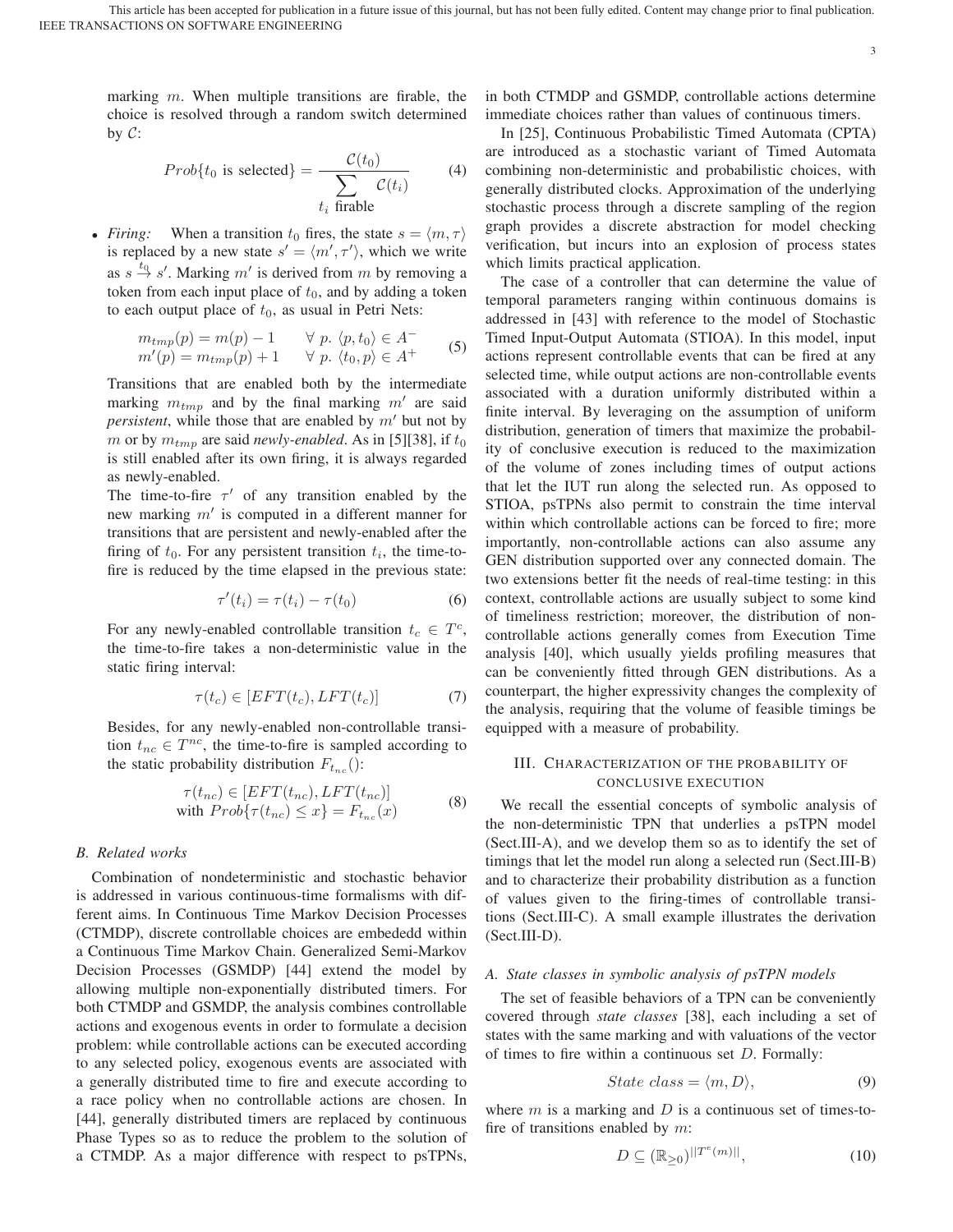$||T^e(m)||$  denoting the cardinality of the set  $T^e(m)$  of transitions enabled by  $m$ .

As usual in symbolic state space analysis of models with nondeterministic timing, we assume that in the initial class times to fire of the  $N$  enabled transitions range within a Difference Bounds Matrix (DBM) [15][38] zone:

$$
D = \begin{cases} \tau_i - \tau_j \le b_{ij} \\ \tau_* = 0 \\ \forall i \ne j \in [0, N-1] \cup \{*\} \end{cases}
$$
(11)

where  $\tau_* = 0$  represents the ground time at which the class was entered and  $b_{ij} \in \mathbb{Q} \cup \{\pm \infty\}$  are rational values determining the boundaries of the firing domain. Under this assumption, it is easily shown that all reachable classes are still in DBM form, which enables efficient and compact encoding of the firing domain. In particular, a non-empty DBM zone has a unique *normal form* of representation where coefficients  $-b_{ji}$  and  $b_{ij}$  belong to  $\mathbb{Q}\bigcup{\{\pm\infty\}}$  and coincide with the minimum and maximum values that can be attained by the difference  $\tau_i - \tau_j$ , respectively. In particular,  $-b_{*i}$  and  $b_{i*}$ turn out to represent the minimum and the maximum values of  $\tau_i$  which yield solutions for system D, respectively. The normal form is univocally identified by the condition:

$$
b_{ij} \le b_{ih} + b_{hj} \quad \forall i, j, h \in [0, N-1] \cup \{*\} \text{ with } i \ne j \ne h \ne i
$$
\n(12)

and it can be derived as the solution of an all-shortest-path problem in time  $O(N^3)$  with respect to the number N of enabled transitions, or even in time  $O(N^2)$  in a repeated derivation exploiting warm restart [38].

The relation of reachability among states is covered through a symbolic reachability relation between state classes [32]:

*Definition 1:* Given two state classes  $S = \langle m, D \rangle$  and  $S' =$  $\langle m', D' \rangle$ , we say that S' is a successor of S through  $t_0$ , and we write  $S \stackrel{t_0}{\Longrightarrow} S'$ , if and only if S' contains all and only the states that are reachable from some state collected in S through some feasible firing of  $t_0$ .

Enumeration of the relation  $S \stackrel{t}{\Longrightarrow} S'$  produces a State Class Graph (SCG) [5], [38] that provides a compact representation for the set of feasible firing sequences: by transitive closure of *Definition* (1), if the TPN is in a marking  $m$  and its timesto-fire are distributed over a domain  $D$ , then a firing sequence ρ can be executed if and only if ρ is a path originating from class  $S^0 = \langle m, D \rangle$  in the SCG. In this case, the state at the end of the sequence has the marking of the class  $S^N = \langle m^N, D^N \rangle$  reached by the path, and its times-to-fire take a value within  $D<sup>N</sup>$ . Thus, any path in the SCG identifies a qualitative sequence of transition firings that can be executed with a continuous set of timings, here called *symbolic run*.

Symbolic runs comprise a robust yet effective abstraction for the selection of test-cases [12], enabling significant selection criteria that cover the variety of reachable logical states and feasible event sequences [7]. Moreover, symbolic runs represent a suitable test-case abstraction even in the presence of densely-distributed non-controllable timers, where the specification of a run with determined pointlike timings would result in a null probability of obtaining a conclusive test.

4

# *B. Domain of feasible timings along a symbolic run*

We consider a symbolic run  $\rho$  that originates when class  $S^0$  is entered, visits classes  $S^1$  through  $S^{N-1}$ , and terminates when class  $S<sup>N</sup>$  is reached (see Fig.1 for an example). To give identity to activations of transitions that are enabled in multiple classes along  $\rho$ , a transition  $t_i$  newly-enabled in  $S^n$  will be denoted with  $t_i^n$  in  $S^n$  and in all the subsequent classes where it is persistent. For instance, in Fig.1,  $t_1^0$  and  $t_1^1$  denote the activations of transition  $t_1$  in classes  $S^0$  and  $S^1$ , respectively; besides,  $t_4$  denotes the activation of transition  $t_4$  that is newlyenabled in  $S<sup>1</sup>$  and persistent until the firing that enters class  $S^4$ .



Figure 1. A simple net and the schema of one of its symbolic runs:  $\rho =$  $S^0 \stackrel{t_1}{\rightarrow} S^1 \stackrel{t_2}{\rightarrow} S^2 \stackrel{t_5}{\rightarrow} S^3 \stackrel{t_3}{\rightarrow} S^4$ . Dotted lines denote transitions that do not come to fire; a dot marks the point where the transition is disabled.

Each transition activation  $t_i^n$  is associated with an *absolute virtual firing-time* (firing-time, for short)  $\tau_i^n$ , which is the sum of the time-to-fire taken by  $t_i$  at its newly-enabling plus the time elapsed from the start of the sequence  $\rho$  to the firing that enters  $S<sup>n</sup>$ . We say that  $\tau_i^n$  is *absolute* as it is referred to the start time of the run, and that it is *virtual* as  $t_i^n$  might not come to fire, either because it is disabled or because the sequence  $\rho$ terminates. In Fig.1, this is for instance the case of  $t_1^{\hat{1}}$ , which is disabled by  $t_2^1$ .

To represent the relations among transition activations, we consider four natural-valued functions  $\iota(n)$ ,  $\nu(n)$ ,  $\gamma(j, n)$  and  $\delta(j, n)$ , such that:  $\iota(n)$  is the index of the transition that enters class  $S^n$ , while  $\nu(n)$  is the index of its enabling class (i.e.  $t^{\nu(n)}_{\nu(n)}$ )  $\iota(n)$ is the transition activation that enters the class  $S<sup>n</sup>$ ); for any transition activation  $t_j^n$  enabled but not fired along  $\rho$ ,  $\gamma(j, n)$ is the index of the transition that disables  $t_j^n$  or terminates the sequence  $\rho$ , and  $\delta(j, n)$  is the index of its enabling class (i.e.  $t^{\delta(j,n)}_{\gamma(j,n)}$  is the transition activation that disables  $t_j^n$  or terminates the sequence  $\rho$ ). For instance, in Fig.1: class  $S^1$  is entered through the firing of  $t_1^0$  and thus  $t_{\iota(1)}^{\nu(1)} = t_1^0$ ;  $t_1^1$  is disabled by  $t_2^1$  and thus  $t_{\gamma(1,1)}^{(\delta(1,1))} = t_2^1$ ; for simplicity, the schema omits to show the fictitious activation  $t_{\iota(0)}^{\nu(0)}$  which enters the initial class  $S^0$  at time  $\tau_{\iota(0)}^{\nu(0)} = 0$ . Note that, for each activation, all the four indexing functions can be derived in time  $O(N)$  with respect to the length N of the symbolic run  $\rho$ .

The set of firing-times for transitions that are consistent with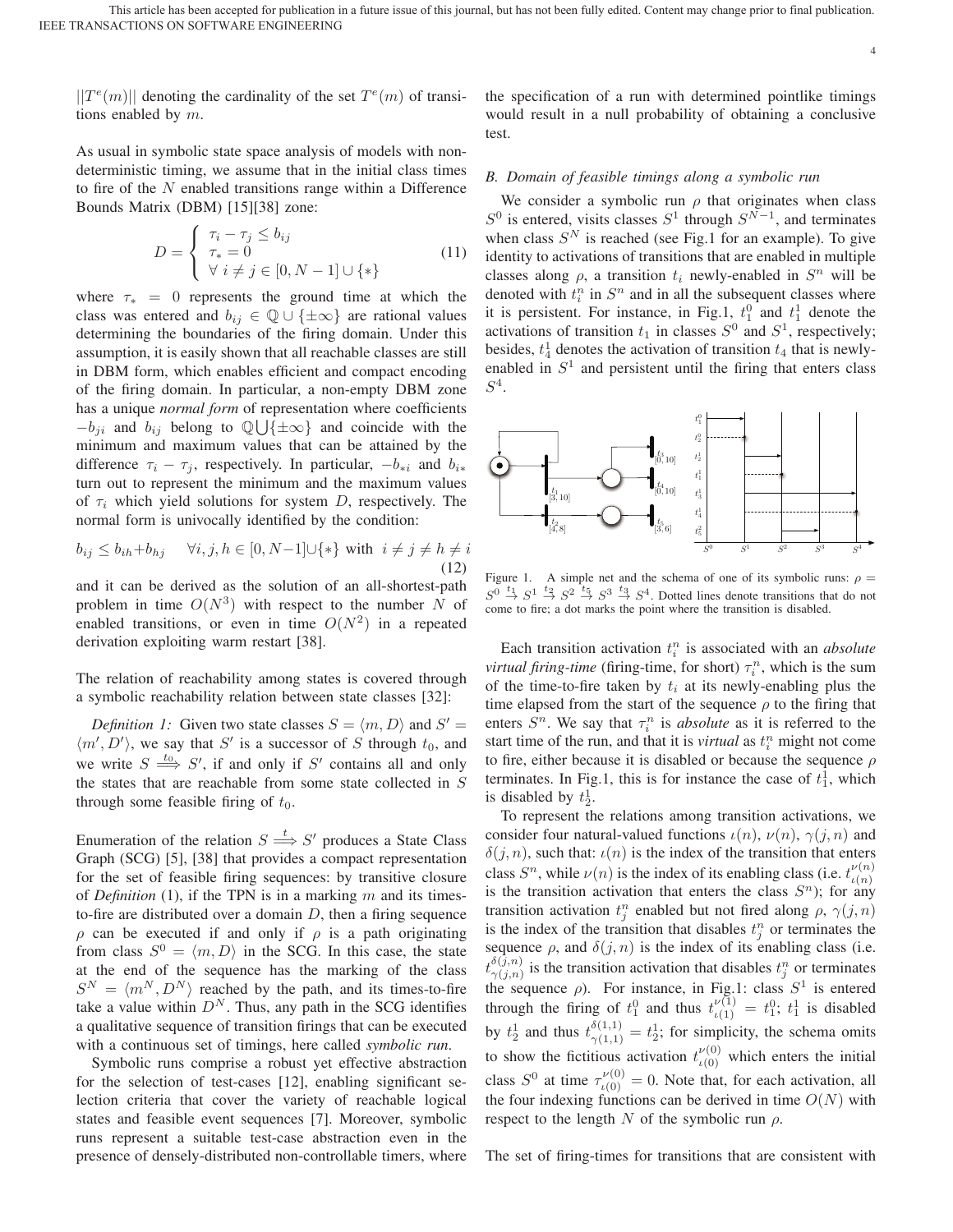г

firing intervals of transitions and let the model execute along the symbolic run  $\rho$  turns out to be a DBM zone:

*Theorem 1:* Let  $S^0$  be a class where all ebabled transitions are newly-enabled, and let  $\rho$  be the symbolic run that originates in  $S^0$  and reaches  $S^N$  after visiting classes  $S^1$ through  $S^{N-1}$ . A vector  $\tau$  of valuations for the firing-times of transitions enabled along  $\rho$  is consistent with the semantics of the model and with the constraints that let it execute along  $\rho$  if and only if it belongs to the following DBM zone  $D_{\tau}$ :

$$
D_{\tau} = \n\begin{cases} \nEFT(t_i) & \forall t_i^n \text{ enabled along } \rho \\
\leq \tau_i^n - \tau_{\iota(n)}^{\nu(n)} & \forall t_i^n \text{ enabled along } \rho \\
\leq LFT(t_i) & \text{if } \iota(n) \leq \nu(n-1), \quad \forall n \in \mathbb{N} \n\end{cases} \tag{a}
$$

$$
\begin{cases}\n\tau_x^n \ge \tau_{\gamma(x,n)}^{\delta(x,n)} & \forall \ t_x^n \text{ enabled, not fired along } \rho \quad (b) \\
\tau_{\iota(n+1)}^{\nu(n+1)} \ge \tau_{\iota(n)}^{\nu(n)} & \forall \ n \in [0, N-1]\n\end{cases}
$$
\n(c)

$$
\begin{cases} \tau_{\iota(n+1)}^{\nu(n+1)} \ge \tau_{\iota(n)}^{\nu(n)} \quad \forall \ n \in [0, N-1] \end{cases} \tag{c}
$$

*Proof: - if*

According to the semantics of psTPNs, a vector *τ* capturing a feasible timing for  $\rho$  satisfies the following constraints:

• For each activation  $t_i^n$ , the time-to-fire taken at the newly enabling falls in the interval  $[EFT(t_i), LFT(t_i)]$ . Besides, this time-to-fire can be expressed as the difference  $\tau_i^n - \tau_{\iota(n)}^{\nu(n)}$  between the firing-time of  $t_i^n$  itself and the firing-time  $\tau_{\iota(n)}^{\nu(n)}$  of the transition that enters the enabling class of  $t_i^n$ :

$$
EFT(t_i) \le \tau_i^n - \tau_{\iota(n)}^{\nu(n)} \le LFT(t_i) \quad \forall \ t_i^n \text{ enabled along } \rho
$$

• The firing-time of any transition  $t_x^n$  that does not come to fire is not lower than the firing-time of the transition that disables  $t_x^n$  itself or terminates the sequence  $\rho$ :

$$
\tau^n_x \geq \tau^{\delta(x,n)}_{\gamma(x,n)} \quad \forall \ t^n_x \text{ enabled but not fired along } \rho
$$

• According to the sequencing of  $\rho$ , class  $S<sup>n</sup>$  is entered not later than  $S^{n+1}$ :

$$
\tau_{\iota(n+1)}^{\nu(n+1)} \ge \tau_{\iota(n)}^{\nu(n)} \quad \forall \ n \in [0, N-1]
$$

# *Proof: - only if:*

Ab absurdo, assume that  $\tau$  is not a feasible timing for the trace  $ρ$ . Since all transitions are newly-enabled within the execution of  $\rho$ , Eq.(13-(*a*)) guarantees that the time-to-fire taken by any transition  $t_i^n$  falls within the firing interval  $[EFT(t_i), EFT(t_i)]$  and can thus be accepted by the psTPN model. Thus, there must be some class  $S^z$ , encountered along  $\rho$ , where the transition that comes to fire is not the transition  $t_a^{n_a}$  expected according to  $\rho$ , but some other transition  $t_b^{n_b}$ . This implies that  $\tau_b^{n_b} < \tau_a^{n_a}$ .

If  $t_b^{n_b}$  is expected to come to fire along  $\rho$  in some class encountered after  $S^z$ , then by transitive closure of Eq.(13-(c)) it must be  $\tau_b^{n_b} \ge \tau_a^{n_a}$ , which contradicts with  $\tau_b^{n_b} < \tau_a^{n_a}$ . Otherwise, if  $t_b^{\vec{n}_b}$  is not expected to come to fire along  $\rho$ , then by transitive closure of Eq.(13-(c)) a transition  $t_{\gamma(b,n_b)}^{\delta(b,n_b)}$  must exist whose firing disables  $t_b^{n_b}$ . This implies that  $\tau_{\gamma(b,n_b)}^{\delta(b,n_b)} \geq \tau_a^{n_a}$  and  $\tau_b^{n_b} \ge \tau_{\gamma(b,n_b)}^{\delta(b,n_b)}$  (for Eq.(13-(b))). For transitivity between the two equations, we obtain the absurd:  $\tau_b^{n_b} \geq \tau_a^{n_a}$ .

5

The result of Theorem 1 was originally proven in [38], with a different argument and under a partially different formulation. With respect to that formulation, the global set of Eq.(13) includes in the set of unknown values also firing-times of transition activations that are enabled but not fired along  $\rho$ , and concentrates in a single inequality the constraint introduced by the EFT and the LFT of each enabled transition. This provides the basis that permits to associate the set of timings with the measure of probability induced by the distributions of noncontrollable transitions.

The global set  $D_{\tau}$  has null measure iff there is a deterministic transition  $t_i$  (i.e., a transition such that  $EFT(t_i) =$  $LFT(t_i)$ ), that is activated along  $\rho$  in some class  $S^n$ . By applying the variable substitution  $\tau_i^n = \tau_{\iota(n)}^{\nu(n)} + EFT(t_i)$ , the deterministic firing-time  $\tau_i^n$  can be removed from the set of variables in  $D_{\tau}$ . If also  $\tau_{\iota(n)}^{\nu(n)}$  is deterministic, the substitution process is iterated until encountering an enabling activation that either has a non-pointlike firing-time or is the fictitious activation  $t_{\iota(0)}^{\nu(0)}$ . According to this, in the subsequent treatment, we assume that non-controllable activations enabled along  $\rho$ have firing-times distributed over a non-pointlike support, and that the global set  $D_{\tau}$  has non-null measure.

# *C. Probability of conclusive execution*

We evaluate here the probability  $P_{OK}(r)$  that the model runs along  $\rho$  when the vector of firing-times of controllable activations is set equal to *r*. To this end, we assume the following notational conventions:

- $\theta^{nc}$  is the random vector of times-to-fire of noncontrollable activations, and *y* is a valuation for  $\theta^{nc}$ ;
- $\tau^{nc}$  is the random vector of (absolute virtual) firing-times of non-controllable activations, and *s* is a valuation for *τ* nc;
- *r* is a valuation for the vector of (absolute virtual) firingtimes of controllable activations;
- $l(i, n)$  is the position of  $t_i^n$  in a serialized representation of the activations along  $\rho$ .

According to Theorem 1,  $P_{OK}(r)$  is the probability that the vector of firing-times of controllable and non-controllable activations takes a value in the set  $D_{\tau}$  of solutions of the global set of Eq.(13):

$$
P_{OK}(\mathbf{r}) = Prob\{\langle \mathbf{r}, \boldsymbol{\tau}^{nc}(\mathbf{r}, \boldsymbol{\theta}^{nc})\rangle \in D_{\boldsymbol{\tau}}\}\qquad(14)
$$

where:  $\tau^{nc}(r, \theta^{nc})$  is the random vector of firing-times of non-controllable transitions when firing-times of controllable transitions are set equal to *r* and times-to-fire of noncontrollable transitions are the random vector  $\theta^{nc}$ .

If  $f_{\theta^{nc}}(y)$  and  $I^{nc}$  are the Probability Density Function and the support of  $\theta^{nc}$ , respectively, then, according to the Law of Total Probability,  $P_{OK}(r)$  can be expressed as:

$$
P_{OK}(\boldsymbol{r}) = \int_{\boldsymbol{I}^{nc}} In_{D_{\boldsymbol{\tau}}}(\boldsymbol{r}, \boldsymbol{\tau}^{nc}(\boldsymbol{r}, \boldsymbol{y})) f_{\boldsymbol{\theta}^{nc}}(\boldsymbol{y}) d\boldsymbol{y} \qquad (15)
$$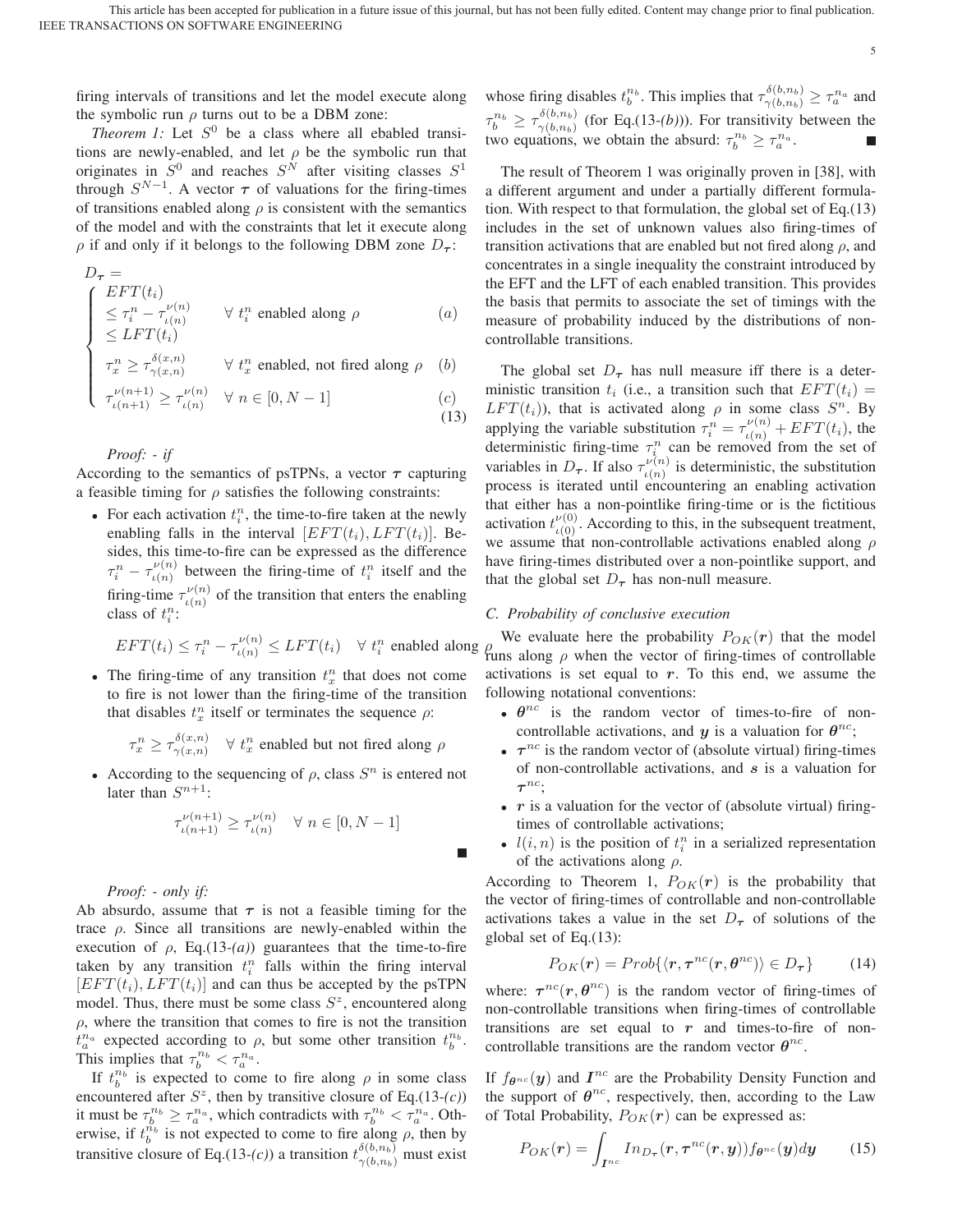IEEE TRANSACTIONS ON SOFTWARE ENGINEERING This article has been accepted for publication in a future issue of this journal, but has not been fully edited. Content may change prior to final publication.

6

where  $In_{D_{\tau}}$  is the indicator function of the set  $D_{\tau}$ :

$$
In_{D_{\tau}}(\mathbf{r}, \mathbf{s}) = \begin{cases} 1 & \text{if } \langle \mathbf{r}, \mathbf{s} \rangle \in D_{\tau} \\ 0 & else \end{cases}
$$
 (16)

Times-to-fire of non-controllable transitions activated along  $\rho$ are Independent Random Variables, each distributed according to its respective static density function and supported within its static firing interval. According to this,  $I^{nc}$  is the Cartesian product of static firing intervals of non-controllable transitions activated along  $\rho$ , and  $f_{\theta^{nc}}(y)$  can be expressed in productform as:

$$
f_{\theta^{nc}}(\mathbf{y}) = \prod_{\forall t_i^n \dots t_i \in T^{nc}} f_{t_i}(y_{l(i,n)}) \tag{17}
$$

Given a vector of firing-times  $r$  for controllable activations, the relation between firing-times  $\tau^{nc}$  and times-to-fire  $\theta^{nc}$  of non-controllable activations can be made explicit as:

$$
\tau_i^n - \tau_{\iota(n)}^{\nu(n)} = \theta_i^n \qquad \forall \ t_i^n \text{ such that } t_i^n \in T^{nc} \wedge t_{\iota(n)}^{\nu(n)} \in T^{nc}
$$
  

$$
\tau_i^n - r_{l(\iota(n),\nu(n))} = \theta_i^n \quad \forall \ t_i^n \text{ such that } t_i^n \in T^{nc} \wedge t_{\iota(n)}^{\nu(n)} \in T^c
$$
  
(18)

The function  $\tau^{nc}(r, \theta^{nc})$  is thus a linear transformation that can be expressed as:

$$
\begin{aligned} \theta^{nc} &= \mathbf{G} \cdot \boldsymbol{\tau}^{nc} - \boldsymbol{H}(r) \\ \boldsymbol{\tau}^{nc} &= \mathbf{G}^{-1} \cdot (\theta^{nc} + \boldsymbol{H}(r)) \end{aligned} \tag{19}
$$

where:  $H(r)$  is a column vector of size equal to the number  $N^{nc}$  of non-controllable activations, whose elements are either null or elements of vector *r*; and, **G** is a square matrix of size  $N^{nc} \times N^{nc}$  that satisfies the following properties: all the elements on the diagonal are equal to 1 (i.e.,  $G_{ii} = 1$ ); on each row, there is at most one extra-diagonal non-null element, and in the case this is equal to -1 (i.e.,  $\forall i$ , if  $\exists j \neq i$ .  $G_{ij} \neq$ 0 then  $G_{ij} = -1 \wedge \forall h \neq i, j \ G_{ih} = 0$ ). Moreover, if firingtimes are encoded so as to follow the order of activations (i.e.,  $l(i, n) \ge l(j, m)$  iff  $\tau_{\iota(n)}^{\nu(n)} \ge \tau_{\iota(j)}^{\nu(m)}$ ), then all non-null elements are in the left-diagonal part of **G**. According to these properties, it is easily proven that:

$$
det(\mathbf{G}) = 1 \tag{20}
$$

By applying the variable substitution  $y = G \cdot s - H(r)$ , the integral of Eq.(15) can thus be rewritten as:

$$
P_{OK}(\mathbf{r}) = \int_{\mathbf{G}^{-1} \cdot (\mathbf{I}^{nc} + \mathbf{H}(r))} In_{D_{\tau}}(\mathbf{r}, s)
$$
(21)  

$$
\cdot f_{\theta^{nc}}(\mathbf{G} \cdot \mathbf{s} - \mathbf{H}(\mathbf{r})) \cdot det(\mathbf{G}) ds
$$

where  $\mathbf{G}^{-1} \cdot (\mathbf{I}^{nc} + \mathbf{H}(r))$  is the image of the set  $\mathbf{I}^{nc}$  through the transformation  $\theta^{nc} \to \mathbf{G}^{-1} \cdot (\theta^{nc} + H(r))$ . This image is the set of firing-times of non-controllable activations that are covered when controllable firing-times are set equal to *r* and non-controllable times-to-fire range within their respective firing intervals.

Besides, the indicator function  $In_{D_{\tau}}(r, s)$  is equal to 1 iff  $s \in D^r_\tau$  and it equals 0 elsewhere,  $D^r_\tau$  being the projection of  $D<sub>\tau</sub>$  on the space of firing times of non-controllable activations:

$$
D^r_{\tau} = \{ s | \langle r, s \rangle \in D_{\tau} \}
$$
 (22)

According to this,  $D^{\mathbf{r}}_{\boldsymbol{\tau}} \subseteq \mathbf{G}^{-1} \cdot (\boldsymbol{I}^{nc} + \boldsymbol{H}(\boldsymbol{r}))$ , and we can rewrite the integral of Eq.(21) as:

$$
P_{OK}(\boldsymbol{r}) = \int_{D_{\boldsymbol{r}}^{\boldsymbol{r}}} f_{\boldsymbol{\theta}^{nc}}(\mathbf{G} \cdot \boldsymbol{s} - \boldsymbol{H}(\boldsymbol{r})) ds \qquad (23)
$$

where, according to Eq.(17):

$$
f_{\theta^{nc}}(\mathbf{G} \cdot \mathbf{s} - \mathbf{H}(r))
$$
\n
$$
= \prod_{t_i^n \in T^{nc} \cdot t_{\iota(n)}^{\nu(n)} \in T^{nc}} f_{t_i}(s_{l(i,n)} - s_{l(\iota(n),\nu(n))})
$$
\n
$$
\cdot \prod_{t_i^n \in T^{nc} \cdot t_{\iota(n)}^{\nu(n)} \in T^c} f_{t_i}(s_{l(i,n)} - r_{l(\iota(n),\nu(n))})
$$
\n
$$
(24)
$$

and the domain of  $P_{OK}(r)$  is the projection  $D^s_{\tau}$  of the set  $D_{\tau}$ on the space of firing-times of controllable activations:

$$
D^s_{\tau} = \{r | \langle r, s \rangle \in D_{\tau} \}.
$$
 (25)

 $n<sub>c</sub>$ The following result guarantees that  $P_{OK}$  is continuous, which may take relevance in subsequent optimization steps:

*Theorem 2:* Function  $P_{OK}$  is continuous over  $D^s_{\tau}$ , provided that static density functions in the psTPN model are continuous in their respective supports.

*Proof:* Let  $r + \epsilon$  denote the vector obtained by adding a quantity  $\epsilon$  to every component of *r*. To prove that  $P_{OK}$  is continuous, we show that  $\lim_{\epsilon \to 0} P_{OK}(r + \epsilon) - P_{OK}(r) = 0$ . According to Eq.(23), the limit can be written as:

$$
\lim_{\epsilon \to 0} P_{OK}(r + \epsilon) - P_{OK}(r)
$$
\n
$$
= \lim_{\epsilon \to 0} \int_{D_{\tau}^{r+\epsilon}} f_{\theta^{nc}}(\mathbf{G} \cdot \mathbf{s} - \mathbf{H}(r + \epsilon)) ds
$$
\n
$$
- \int_{D_{\tau}^{r}} f_{\theta^{nc}}(\mathbf{G} \cdot \mathbf{s} - \mathbf{H}(r)) ds.
$$
\n(26)

Evaluation of the integral of Eq.(26) can be performed through subsequent marginalizations over non-controllable variables. Without loss of generality, we assume that  $s = \langle s_0 \rangle$  is made of a single non-controllable variable. According to this:

$$
\lim_{\epsilon \to 0} P_{OK}(r + \epsilon) - P_{OK}(r)
$$
\n
$$
= \lim_{\epsilon \to 0} \int_{D_{\tau}^{r+\epsilon}} f_{\theta^{nc}}(\mathbf{G} \cdot s_0 - \mathbf{H}(r + \epsilon)) ds_0
$$
\n
$$
- \int_{D_{\tau}^{r}} f_{\theta^{nc}}(\mathbf{G} \cdot s_0 - \mathbf{H}(r)) ds_0
$$
\n
$$
= \lim_{\epsilon \to 0} \int_{E_s(r+\epsilon)} f_{\theta^{nc}}(\mathbf{G} \cdot s_0 - \mathbf{H}(r+\epsilon)) ds_0
$$
\n
$$
- \int_{E_s(r)}^{L_s(r)} f_{\theta^{nc}}(\mathbf{G} \cdot s_0 - \mathbf{H}(r)) ds_0
$$
\n
$$
= \lim_{\epsilon \to 0} F_{\theta^{nc}}(\mathbf{G} \cdot L_s(r + \epsilon))
$$
\n
$$
- \mathbf{H}(r + \epsilon) - \mathbf{H}(r + \epsilon) - \mathbf{H}(r + \epsilon) - \mathbf{H}(r + \epsilon)
$$
\n
$$
- F_{\theta^{nc}}(\mathbf{G} \cdot L_s(r) - \mathbf{H}(r)) - F_{\theta^{nc}}(\mathbf{G} \cdot E_s(r) - \mathbf{H}(r))
$$
\n(27)

where  $E_s(r)$  and  $L_s(r)$  denote the minimum and the maximum values of  $s_0$  such that  $\langle r, s_0 \rangle \in D_\tau$ , and  $F_{\theta^{nc}}$  denotes the integral function of  $f_{\theta^{nc}}$ . Function  $f_{\theta^{nc}}$  is continuous since it is defined as the product of static density functions associated with transitions in the model, which are continuous by hypothesis. Therefore,  $F_{\theta^{nc}}$  is continuous. Since integration bounds  $E_s(\mathbf{r})$  and  $L_s(\mathbf{r})$  are also continuous functions [8], the limit of Eq.(27) turns out to be equal to 0.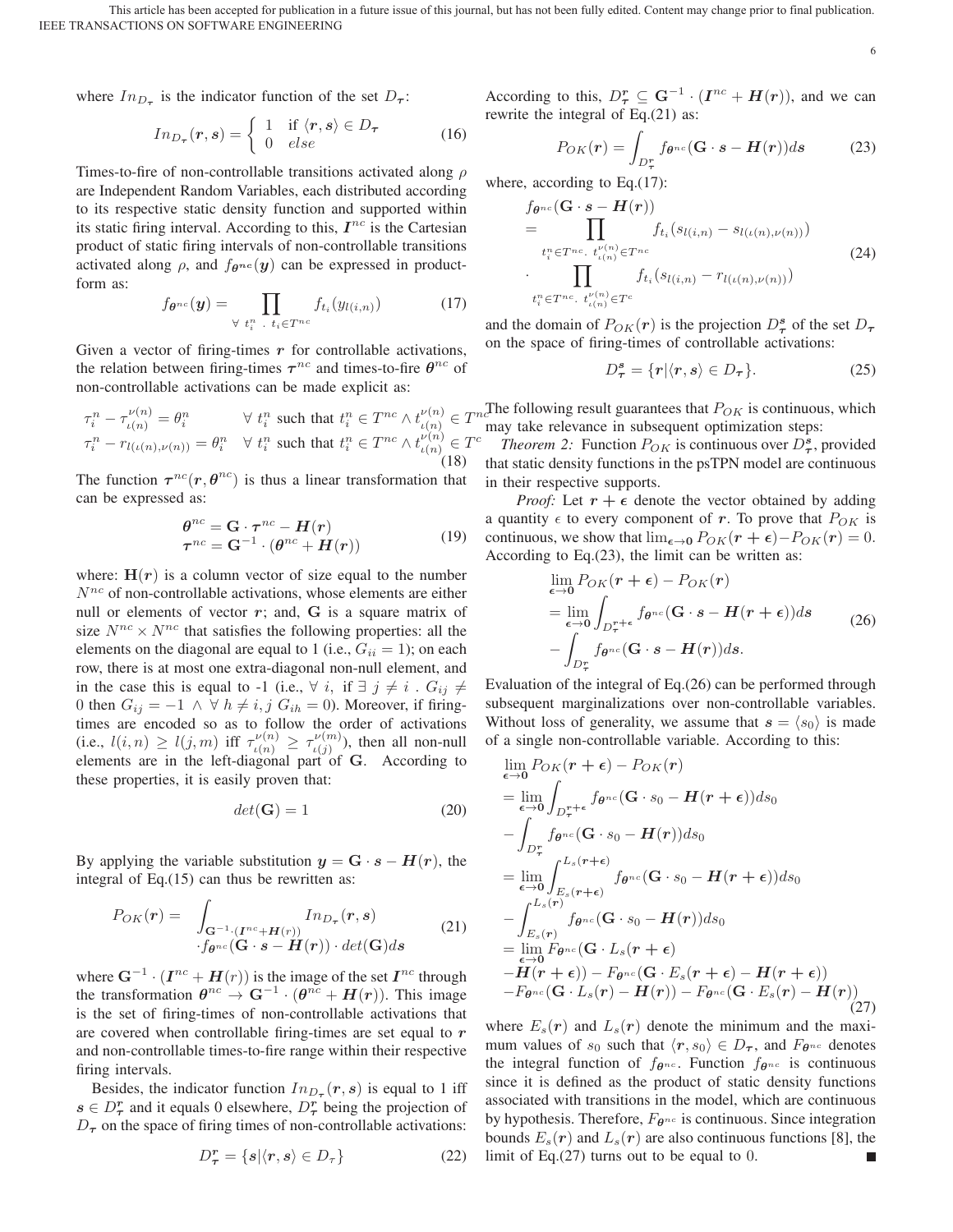IEEE TRANSACTIONS ON SOFTWARE ENGINEERING This article has been accepted for publication in a future issue of this journal, but has not been fully edited. Content may change prior to final publication.

7

#### *D. An illustrative example*

We illustrate the steps of the derivation on the small example shown in Fig.2. Transitions  $t_1$  and  $t_2$  model two concurrent activities  $\alpha_1$  and  $\alpha_2$ , whose Execution Times have expolynomial density functions  $f_{t_1}(t)=0.25$  t over [1, 3] and  $f_{t_2}(t) = \frac{e^4}{e^2-1} \cdot e^{-t}$  over [2, 4], respectively. We assume that the test driver is able to delay the beginning of activity  $\alpha_1$ of a controllable offset in the range  $[1, 3]$ , which is accounted by transition  $t_0$ . The objective of the analysis is the identification of firing-times for  $t_0$  that maximize the probability of execution of the symbolic run  $\rho = t_0 \rightarrow t_2 \rightarrow t_1$ .



Figure 2. The psTPN model of two concurrent activities.

The space  $D_{\tau}$  of solutions of the global set of Eq.(13) takes the following form:

$$
D_{\tau} = \begin{cases} 1 \le r_{l(0,0)} \le 3\\ 1 \le s_{l(1,1)} - r_{l(0,0)} \le 3\\ 2 \le s_{l(2,0)} \le 4\\ r_{l(0,0)} - s_{l(2,0)} \le 0\\ s_{l(2,0)} - s_{l(1,1)} \le 0, \end{cases}
$$
(28)

where  $r_{l(0,0)}$ ,  $s_{l(1,1)}$ , and  $s_{l(2,0)}$  are valuations of firing-times of transitions  $t_0$ ,  $t_1$ , and  $t_2$ , respectively, and  $s_{l(\iota(1),\nu(1))}$  has been made explicit and expressed as  $r_{l(0,0)}$ . The normal form of  $D_{\tau}$  turns out to be:

$$
D_{\tau} = \begin{cases} 1 \le r_{l(0,0)} \le 3 \\ 2 \le s_{l(1,1)} \le 6 \\ 2 \le s_{l(2,0)} \le 4 \\ 1 \le s_{l(1,1)} - r_{l(0,0)} \le 3 \\ -3 \le r_{l(0,0)} - s_{l(2,0)} \le 0 \\ -3 \le s_{l(2,0)} - s_{l(1,1)} \le 0. \end{cases}
$$
(29)

The projection  $D^r_{\tau}$  of  $D_{\tau}$  on the space of firing-times of noncontrollable activations  $t_1$  and  $t_2$  is obtained from the normal form of  $D_{\tau}$  by disregarding constraints that involve valuations of controllable activation  $t_0^0$ :

$$
D_{\tau}^{r} = \begin{cases} 2 \le s_{l(1,1)} \le 6\\ 2 \le s_{l(2,0)} \le 4\\ 0 \le s_{l(1,1)} - s_{l(2,0)} \le 3. \end{cases}
$$
 (30)

According to Eq.(17), function  $f_{\theta^{nc}}(\mathbf{y})$  is expressed as:

$$
f_{\theta^{nc}}(\mathbf{y}) = f_{t_1}(y_{l(1,1)}) \cdot f_{t_2}(y_{l(2,0)}) = 0.25 \cdot y_{l(1,1)} \cdot \frac{e^4}{e^2 - 1} \cdot e^{-y_{l(2)}} \tag{31}
$$

The relation between firings-times  $\tau^{nc} = \langle \tau_1^1, \tau_2^0 \rangle$  and timesto-fire  $\theta^{nc} = \langle \theta_1^1, \theta_2^0 \rangle$  of non-controllable activations  $t_1^1$  and  $t_2^0$ is:

$$
\begin{array}{rcl}\n\theta_1^1 &=& \tau_1^1 - r_0^0 \\
\theta_2^0 &=& \tau_2^0,\n\end{array}\n\tag{32}
$$

which is expressed in vectorial form as:

$$
\langle \theta_1^1, \theta_2^0 \rangle = \mathbf{G} \cdot \langle \tau_1^1, \tau_2^0 \rangle - \mathbf{H}(\mathbf{r}) = \begin{bmatrix} 1 & 0 \\ 0 & 1 \end{bmatrix} \langle \tau_1^1, \tau_2^0 \rangle - \begin{bmatrix} r_{l(0,0)} \\ 0 \end{bmatrix}.
$$
(33)

According to Eqs.(23, 24), function  $f_{\theta^{nc}}(\mathbf{G} \cdot \mathbf{s} - \mathbf{H}(\mathbf{r}))$  is expressed as:

$$
f_{\theta^{nc}}(\mathbf{G} \cdot \mathbf{s} - \mathbf{H}(\mathbf{r})) = f_{\theta^{nc}}(s_{l(1,1)} - r_{l(0,0)}, s_{l(2,0)})
$$
  
=  $f_{t_1}(s_{l(1,1)} - r_{l(0,0)}) \cdot f_{t_2}(s_{l(2,0)})$   
= 0.25  $\cdot (s_{l(1,1)} - r_{l(0,0)}) \cdot \frac{e^4}{e^2 - 1} \cdot e^{-s_{l(2,0)}}$  (34)

and the probability  $P_{OK}(r)$  of conclusive execution is finally written as:

$$
P_{OK}(r) = P_{OK}(r_{l(0,0)})
$$
\n
$$
+ 0.019565 (r_{l(0,0)})^2 - 0.195647 r_{l(0,0)} + 0.332600
$$
\n
$$
= \begin{cases}\n1.632121 \cdot 10^{-33} r_{l(0,0)} e^{-r_{l(0,0)}} + 6.973703 e^{-r_{l(0,0)}} \\
+ 0.019565 (r_{l(0,0)})^2 - 0.195647 r_{l(0,0)} + 0.332600 \\
\text{if } r_{l(0,0)} \in [1,2] \\
- 3.678794 \cdot 10^{-34} r_{l(0,0)} e^{-r_{l(0,0)}} - 1.571870 e^{-r_{l(0,0)}} \\
- 0.195647 r_{l(0,0)} + 1.489118 + 0.019565 (r_{l(0,0)})^2 \\
\text{if } r_{l(0,0)} \in [2,3] \\
(35)\n\end{cases}
$$

As shown in Fig. 3,  $P_{OK}(r_{l(0,0)})$  attains its maximum value 0.963353 with  $r_{l(0,0)} = 2$ .



Figure 3. The plot of function  $P_{OK}(r_{l(0,0)})$  representing the probability of execution of the sequence  $\rho = t_0 \rightarrow t_2 \rightarrow t_1$  in the example of Fig. 2 as a function of the firing-time  $r_{l(0,0)}$  of controllable transition  $t_0$ .

#### IV. PROBABILISTIC INPUT GENERATION

 $\cdot e^{-y_{l(2,0)}}$  that reduce the number of test repetitions needed to guarantee Function  $P_{OK}(r)$  can be applied in the generation of inputs a conclusive test with a given probability. We report here experimental results obtained through an implementation of the theory, with the twofold aim of exemplifying the applicability of the proposed technique in the engineering of Real-Time SW, and of highlighting the practical impact of dominating factors of complexity.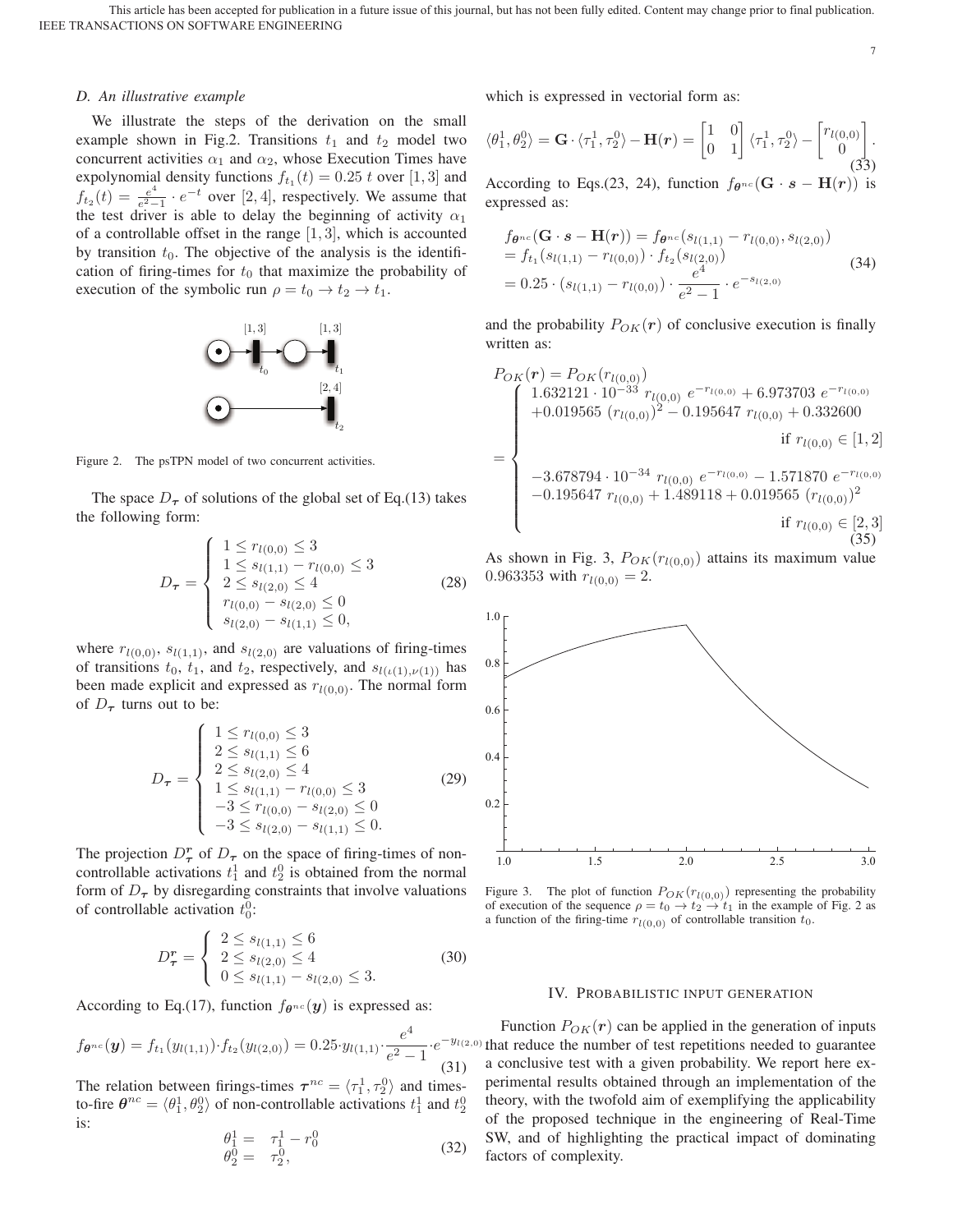#### *A. Symbolic and numerical calculus implementation*

The theory of Sect.III-C has been implemented as a Java component of the Sirio Framework [10], [11], [6], which supports enumeration of the SCG of a psTPN model, manipulation of DBM domains [15], [38], and symbolic representation of expolynomial functions. The new component allows construction of domain  $D_{\tau}$  and evaluation of function  $P_{OK}(r)$  for any given symbolic run  $\rho$ ; moreover, it exploits JLink library [41] to compose a chain tool with Wolfram Mathematica [42].

The implementation allows two different approaches to evaluation and maximization of  $P_{OK}(r)$ .

*Symbolic evaluation of*  $P_{OK}(r)$ : In principle, function  $P_{OK}(r)$  can be derived by evaluating the integral of Eq.(23) in symbolic form through the Sirio Framework, as the integrand function  $f_{\theta^{nc}}($ ) is an expolynomial supported over a DBM domain [8]. The integration is performed by repeatedly marginalizing  $f_{\theta^{nc}}($ ) over non-controllable variables through Fourier-Motzkin elimination [14]. Function  $P_{OK}(r)$  can then be maximized through a numerical optimization algorithm in order to obtain the values of firing-times of controllable activations that maximize the probability of conclusive test execution:

$$
P_{max} = \max_{\mathbf{r} \in D_{\tau}^*} P_{OK}(\mathbf{r}). \tag{36}
$$

*Numerical evaluation of*  $P_{OK}(r)$ : The integral of Eq.(23) can be numerically evaluated for a finite set of valuations of the vector *r* of firing-times of controllable activations, assuming the maximum obtained value as the maximum probability of conclusive test execution. In our implementation, domain D*<sup>s</sup> τ* is covered through a regular grid that takes an equal number of samples for each controllable variable, applying a light uniform perturbation to each sample to reduce border effects. The numerical integral is evaluated on a compact factored form of function  $f_{\theta^{nc}}($ ) through Wolfram Mathematica [42] using Genz-Malik algorithm [4]. This belongs to the class of Globally Adaptive Algorithms, which estimate an integral through the sum of integral estimates evaluated over a partition of the integration domain in disjoint subregions, according to the following scheme: *1)* choose a subregion and partition it in subregions; *2)* apply an integration rule to the subregions obtained at step 1; *3)* update the global integral and error estimates; *4)* check some convergence criterion and go back to step 1 if it is not satisfied.

The symbolic and numerical approaches have different capabilities and limits. In the functional perspective, symbolic evaluation provides the exact analytic form of function  $P_{OK}(r)$ , and thus enables further symbolic derivations (e.g., in the calculus of derivatives that might be useful in the optimization step). Whereas, the numerical evaluation approach computes  $P_{OK}(r)$  for selected values *r* of firing-times of controllable activations (in this case, derivatives could still be evaluated but only through numerical differentiation). The same optimization technique could then be chained to both approaches and run on the same samples of  $P_{OK}(r)$  to determine the values *r* that maximize  $P_{OK}(r)$ .

In the performance perspective, symbolic evaluation is much more fragile with respect to the curse of dimensionality, which impacts in particular on the evaluation of repeated projections of f*θ*nc () that eliminate non-controllable variables, producing an incremental partitioning of the DBM integration domain in the piecewise representation of the integrand function. Specifically, domain partitioning and polynomial degree grow with the length of the trace and with the concurrency degree of the model [8]. In the present practice, symbolic evaluation is also hurdled by the present implementation of the Sirio Framework [10], [11], [6] which is not efficient in the representation of product forms.

Numerical evaluation avoids the curse of dimensionality of symbolic integration by computing samples of  $P_{OK}(r)$ through numerical integration. The approach is still sensitive to the number of computed samples, but this can be kept under control, either by trading accuracy for efficiency or by selecting the samples to be evaluated through some higher level algorithm. Computational complexity of the numerical evaluation approach is also affected by the number of expolynomial terms of the integrand function  $f_{\theta^{nc}}($ ), which is in the order of  $O((m \cdot k)^{\bar{N}^{nc}})$ , where m and k are the maximum number of expolynomial terms and the maximum polynomial degree, respectively, of the static density function of any transition enabled along  $\rho$ , and  $N^{nc}$  is the number of non-controllable activations enabled along  $\rho$ . To cope with the problem, our implementation avoids the expansion of expolynomial terms of  $f_{\theta^{nc}}($ ) before computing the numerical integral through Wolfram Mathematica. The approach also slightly increases the effort of Genz-Malik algorithm to converge to the exact integral value with an acceptable accuracy, since the algorithm is natively defined for hyperrectangular integration domains, but is here run on DBM integration domains. In the experiments reported in the following Section,  $N^{nc}$  reaches values in the order of 20, while k and m equals 5 and 3, respectively, for some function terms. A not adequately factorized representation may reach a number of terms in the order of  $10^{18}$ . This visibly impacts not only on the space occupation of the representation, but also on the number of mathematical operations, and consequently on time complexity and accuracy of its evaluation.

#### *B. Probabilistic strategies for input generation*

Function  $P_{OK}(r)$  and its points of maximum can be used to generate inputs in a sequence of  $N$  independent experiments so as to obtain a controlled probability of a conclusive execution of the test. Different test repetition schemes can be defined, attaining different trade-offs between the computational effort in the off-line test planning and the success probability  $P(N)$ that at least one of the  $N$  repetitions yields a conclusive execution of the test. In particular, we focused the experimentation on three strategies, which we refer to as *optimal sampling*, *proportional sampling* and *uniform sampling*:

• in the *optimal sampling* scheme all experiments are performed with the same optimal set of parameters; since experiments are independent, this yields a geometric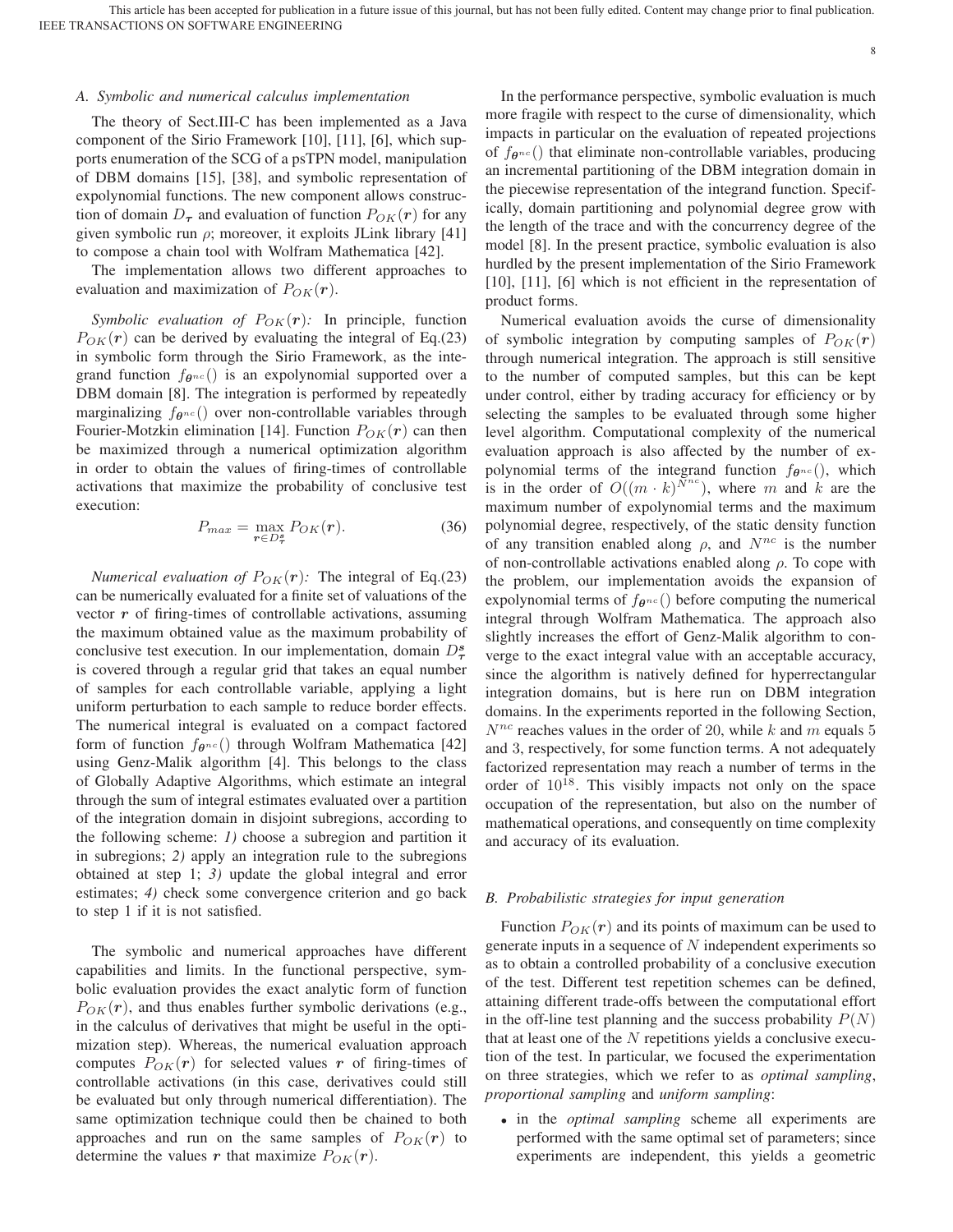9

distribution for the success probability:

$$
P_{opt}(N) = 1 - (1 - P_{max})^N
$$
 (37)

• in the *proportional sampling* scheme, controllable timers are sampled according to a randomization probability density function  $h: D^s_{\tau} \to \mathbb{R} \cap [0, 1]$  with  $\int_{D^s_{\tau}} h(r) dr =$ 1. In this case, the success probability takes the form:

$$
P_{prop}(N) = 1 - ( \int (1 - P_{OK}(r)) h(r) dr )^{N}
$$
  
= 1 - (1 -  $\int P_{OK}(r) h(r) dr$ )<sup>N</sup> (38)

In general,  $h(r)$  can be conveniently defined so as to give higher probability to the values of controllable timers that yield a higher probability of conclusive execution of the test. In particular, this can be achieved by assuming:

$$
h^{k}(\mathbf{r}) = \frac{P_{OK}(\mathbf{r})^{k}}{\int P_{OK}(\mathbf{r})^{k} d\mathbf{r}}
$$

with  $k \geq 1$ . Note that, with  $k = 1$ , sampling will be proportional to the probability of conclusive execution; when  $k \to \infty$ , sampling tends to the optimal one. In general:

$$
P_{prop_k}(N) = 1 - \left(1 - \frac{\int P_{OK}(\mathbf{r})^{k+1} d\mathbf{r}}{\int P_{OK}(\mathbf{r})^k d\mathbf{r}}\right)^N \tag{39}
$$

• in the *uniform sampling* scheme, stochastic information is neglected and a uniform selection method is used, assuming  $h(r)$  to be uniform over  $D^s_\tau$ . Following this approach, the distribution  $P_{OK}$  is not needed during the execution, but it will anyway condition the resulting success probability:

$$
P_{unif}(N) = 1 - \left(\frac{1}{V(D_{\tau}^{s})} \cdot \int 1 - P_{OK}(r) dr\right)^{N}
$$
 (40)

where  $V(D^s_{\tau})$  is the volume of  $D^s_{\tau}$ .

## *C. Experimentation on Real-Time task-sets*

Implementation of symbolic and numerical approaches to input generation enables their concrete application to the development process of Real-Time SW. This becomes relevant in the context of Model Driven Development, where a formal specification of system requirements and design is translated into an IUT through a structured process [35], [18], [26]. In so doing, the specification turns out to be a valid abstraction of the IUT, allowing reliable generation of test inputs based on the model structure.

*A class of real-time workloads:* We consider the case of N concurrent *tasks*  $T_n$  with  $n \in [1, N]$  which must be completed within a deadline P. Each task is a sequence of atomic *chunks*, and chunks belonging to different tasks may be subject to mutual exclusion constraints. We assume that temporal parameters can be regarded as independent variables: this is not always completely true, but comprises an assumption that is necessarily made in most quantitative approaches to Real-Time schedulability analysis. In our setting, this may result in a deviation between expected and actual statistics, which in turn may partially degradate the achieved performance.

| Task               | Jitter  | Chunk       | Exclusions               | <b>BCET</b> | <b>WCET</b> | $\alpha$        |        |
|--------------------|---------|-------------|--------------------------|-------------|-------------|-----------------|--------|
| ⊥ ⊥                | [0,10]  | レ11         | -                        |             |             | 5               |        |
|                    |         | $-12$       | - 22                     | TŪ          |             | $\epsilon$<br>υ |        |
| $\scriptstyle T_2$ | [0, 10] | $^{\sim21}$ | $\overline{\phantom{a}}$ |             | 20          | n               | $\sim$ |
|                    |         | - 22        | 12                       |             |             | $\Omega$        |        |

Table I PARAMETERS OF A WORKLOAD MADE OF 2 TASKS.

The release time of each task is subject to a jitter delay depending on the availability of inputs external to the taskset, which we assume to be controllable during the testing stage.

The Execution Time of each chunk is guaranteed to range between a Best Case Execution Time (BCET, also denoted by B for short) and a Worst Case Execution Time (WCET, W for short), but its actual value is not controllable. We assume that its statistics is acquired through some measurementbased profiling technique [26], [40], and represented through some expolynomial fitting distribution  $f_{ET}$ . Without loss of generality, we consider here approximation through Gamma distributions, truncated over the Execution Time range and reduced by subtracting a linear function so as to obtain  $f_{ET}(B)=0$  and  $f_{ET}(\overline{W})=0$ :

$$
f_{ET}(t) = \begin{cases} c \cdot \left[ \Gamma_{\alpha,\beta}(t) - \left( \frac{W-t}{W-B} \cdot \Gamma_{\alpha,\beta}(B) + \frac{B-t}{B-W} \cdot \Gamma_{\alpha,\beta}(W) \right) \right] \\ 0 & \text{if } t \in [B, W] \\ 0 & \text{otherwise} \end{cases}
$$

where

$$
\Gamma_{\alpha,\beta}(t) = \frac{\beta^{-\alpha} \cdot e^{-\frac{t}{\beta}} \cdot t^{\alpha - 1}}{(a - 1)!}
$$

and

$$
c = \left[ \int_{B}^{W} \left( \Gamma_{\alpha,\beta}(t) - \left( \frac{W - t}{W - B} \cdot \Gamma_{\alpha,\beta}(B) \right) + \frac{B - t}{B - W} \cdot \Gamma_{\alpha,\beta}(W) \right) dt \right) \right]^{-1}
$$

Following this scheme, the Execution Time of the  $m$ -th chunk of the *n*-th task, denoted by  $C_{n,m}$ , can be completely characterized through the four-tuple  $\langle B_{n,m}, W_{n,m}, \alpha_{n,m}, \beta_{n,m} \rangle$ .

*Comparing implementation approaches:* Table I specifies a case with 2 tasks, each made of two chunks. For each task, the Table reports the characterization of Jitter and, for each chunk, the chunks in the relation of mutual exclusion and the characterization of the Execution Time. Fig. 4 reports the plots of the four corresponding probability density functions, while the overall task-set is represented as a psTPN in Fig.5.

Without loss of generality, we are here interested in testing the symbolic run  $\rho_2 = t_0 \rightarrow t_5 \rightarrow t_1 \rightarrow t_3 \rightarrow t_6 \rightarrow t_4 \rightarrow t_7$  $\rightarrow t_8$ , which was identified through nondeterministic analysis [38] as one of the sequences that can attain the Worst Case Completion Time.

Both numerical and symbolic approaches to input generation turn out to be viable with the complexity of the 2-tasks model of the selected run  $\rho_2$ . In the symbolic approach, a DBM domain is initially computed for the 8 firing-times of the transitions enabled along  $\rho_2$ . The overall computation, including the enumeration of the SCG, takes less than 3 minutes on a 2GHz Dual Core processor. The function  $P_{OK}(x_0^0, x_1^0)$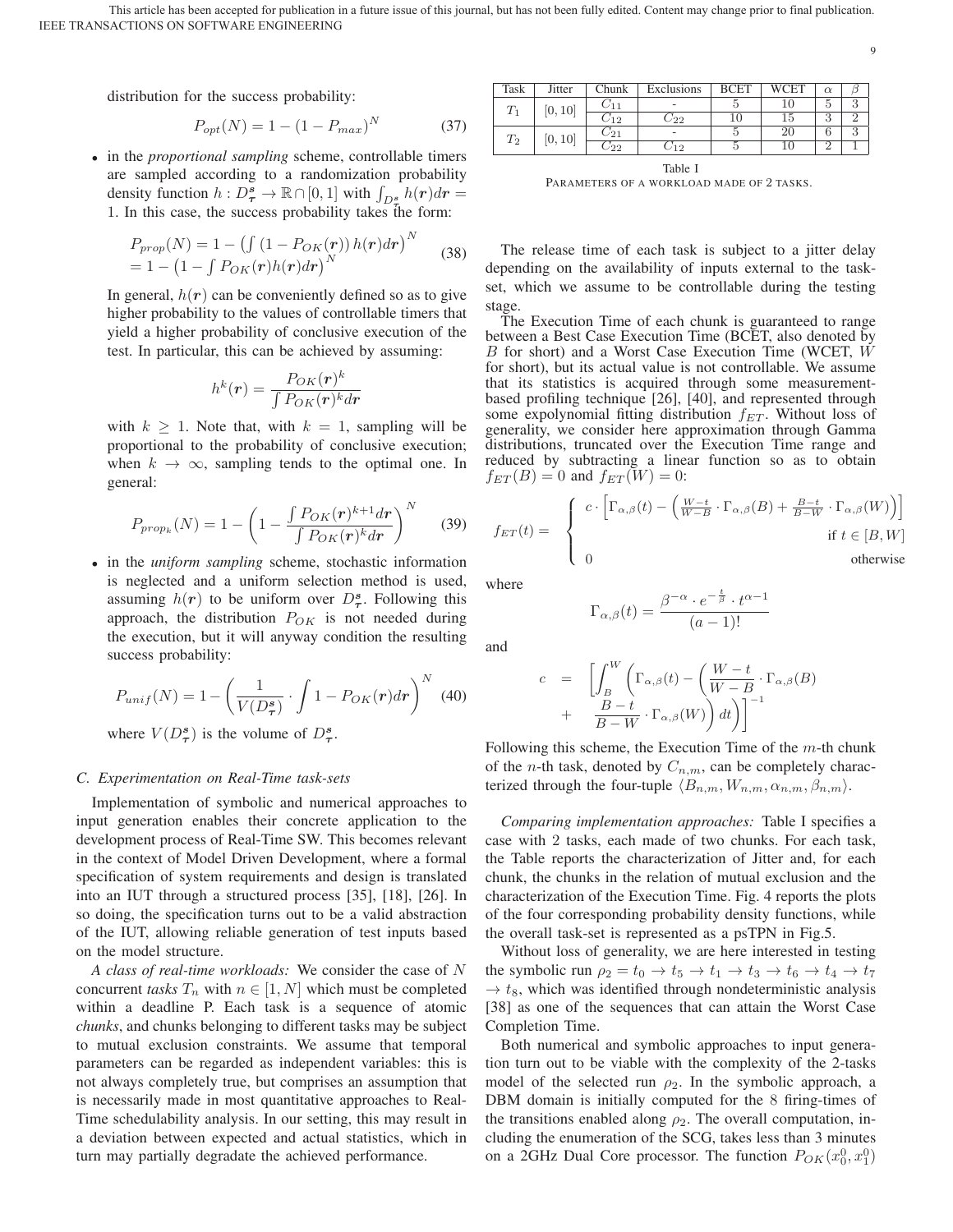

Figure 4. Plot of the Execution Time distributions for the 4 chunks in Table I.



Figure 5. psTPN model of the task-set made of 2 tasks specified in Table I.

encoding the probability of conclusive test execution has a piecewise form over a partition in 2 DBM zones with 1319 and 1037 exp-monomial terms, which are not reported here for the sake of readibility but which are easily encoded and managed in the Sirio Framework [10], [11], [6]. Fig.6 displays the plot of the function and the expression of the two zones that partition its support.

The maximum of  $P_{OK}(x_0^0, x_5^0)$  is evaluated through Wolfram Mathematica [42] using the Nelder-Mead [31] technique in about 0.5 seconds, yielding a maximum success probability  $P_{max} = 0.147092$  attained at  $r_{max} = \langle 0, 1.37 \rangle$ . Approximate evaluation through the numerical approach would yield slightly different values for  $r_{max}$  with no substantial changes for  $P_{max}$ : with 5 samples for each controllable variable,  $P_{max}^5 = 0.14448$ , attained at  $r_{max}^5 = \langle 0, 2.50 \rangle$ ; with 10 samples for each controllable variable,  $P_{max}^{10} = 0.146943$ , attained at  $r_{max}^{10} = \langle 0, 1.11 \rangle$ .

Fig.7-(a) plots success probability  $P(N)$  as a function of the number  $N$  of repetitions of the test, with the three test repetition schemes of Sect. IV-B. The Figure also plots success probability of a basic random testing approach (thick dotted line), where each transition of the model is sampled according to its own distribution.

As expected, the optimal sampling strategy performs far better than uniform sampling. Proportional sampling shows a good performance, which can be further improved by incre-

menting the parameter k (Fig. 7-(a) reports results for  $k = 2, 5$ , 10 with thin dashed lines). Table II highlights the gain of the proposed approach, reporting for each strategy the minimum number of test repetitions needed to attain a given probability of conclusive test.

Fig. 7-(b) compares optimal and proportional sampling with the approximate approach of [43]. To this end, we consider the case where non-controllable transitions in the IUT have the GEN distribution specified in the model of Fig.5, but test inputs are generated assuming that they are uniformly distributed over their respective supports. This scenario can concretely occur when distributions of Execution Times are not known, and the assumption of maximum entropy is advocated to assume uniform distributions [3], or it can also be an intentional simplification aimed at partially reducing the complexity of derivation of  $P_{OK}$ ). In this case, while  $P_{OK}$ () is still distributed as in the exact analysis (and in the plot of Fig.6), input values are derived as the optimum of a deviated function  $P_{OK}$ ). Note that the performance that is obtained through an optimal sampling of  $P_{OK}$ () is lower than that obtained through a proportional sampling. The difference is actually not impressive in the quantitative perspective, but significant in the qualitative one: this comprises a neat example of how the proportional sampling strategy tends to mitigate degradation of the success probability deriving from inaccurate estimation of Execution Time distributions.

*Stressing complexity:* Tables III and IV describe two further examples with 4 and 6 tasks, respectively, and Fig.8 reports their psTPN representation. In these cases, experimentation was focused on the generation of inputs that sensitize the two symbolic runs  $\rho_4 = t_{15} \rightarrow t_{16} \rightarrow t_5 \rightarrow t_9 \rightarrow t_{17} \rightarrow t_0 \rightarrow t_1$  $\rightarrow t_3 \rightarrow t_4 \rightarrow t_6 \rightarrow t_7 \rightarrow t_{10} \rightarrow t_8$  (13 events, 4 of which are controllable) for the 4-tasks model and  $\rho_6 = t_{15} \rightarrow t_{16} \rightarrow$  $t_{18} \rightarrow t_{19} \rightarrow t_5 \rightarrow t_{24} \rightarrow t_{25} \rightarrow t_9 \rightarrow t_{17} \rightarrow t_0 \rightarrow t_{20} \rightarrow$  $t_{26} \to t_1 \to t_3 \to t_{21} \to t_{22} \to t_4 \to t_6 \to t_7 \to t_{10} \to t_{23}$  $\rightarrow t_{27} \rightarrow t_{13}$  (23 events, 6 of which are controllable) for the 6-tasks model.

Both the task-sets and the target test cases are expressly designed so as to stress the factors of complexity of the proposed approach, beyond the limits of a reasonable test case planning. In particular, the two selected runs are identified so as to exercise all the chunks of the entire task-set, which in the practice would be more conveniently covered through a suite of separate shorter tests; moreover, this is attained by combining control over 4 and 6 parameters, while a subset of them would be sufficient.

On both the 4-tasks and 6-tasks cases, the symbolic approach is not viable for our present implementation. Whereas, the numerical procedure with 5 samples per variable finds the best input values in 20 seconds for the 4-tasks example  $(P_{max} = 2.063845 \cdot 10^{-5}$  attained at  $r_{max}^5$  =  $(8.68, 7.31, 7.74, 1.27)$  and in 6 minutes for the 6-tasks case  $(P_{max} = 6.971576 \cdot 10^{-8}$  attained at  $r_{max}^5 =$  $(10, 6.57, 9.98, 0.12, 3.29, 6.70).$ 

In the 4-tasks model, the assumption of optimized inputs actually makes the difference in making the success feasible: if we assume that durations are in microseconds (which could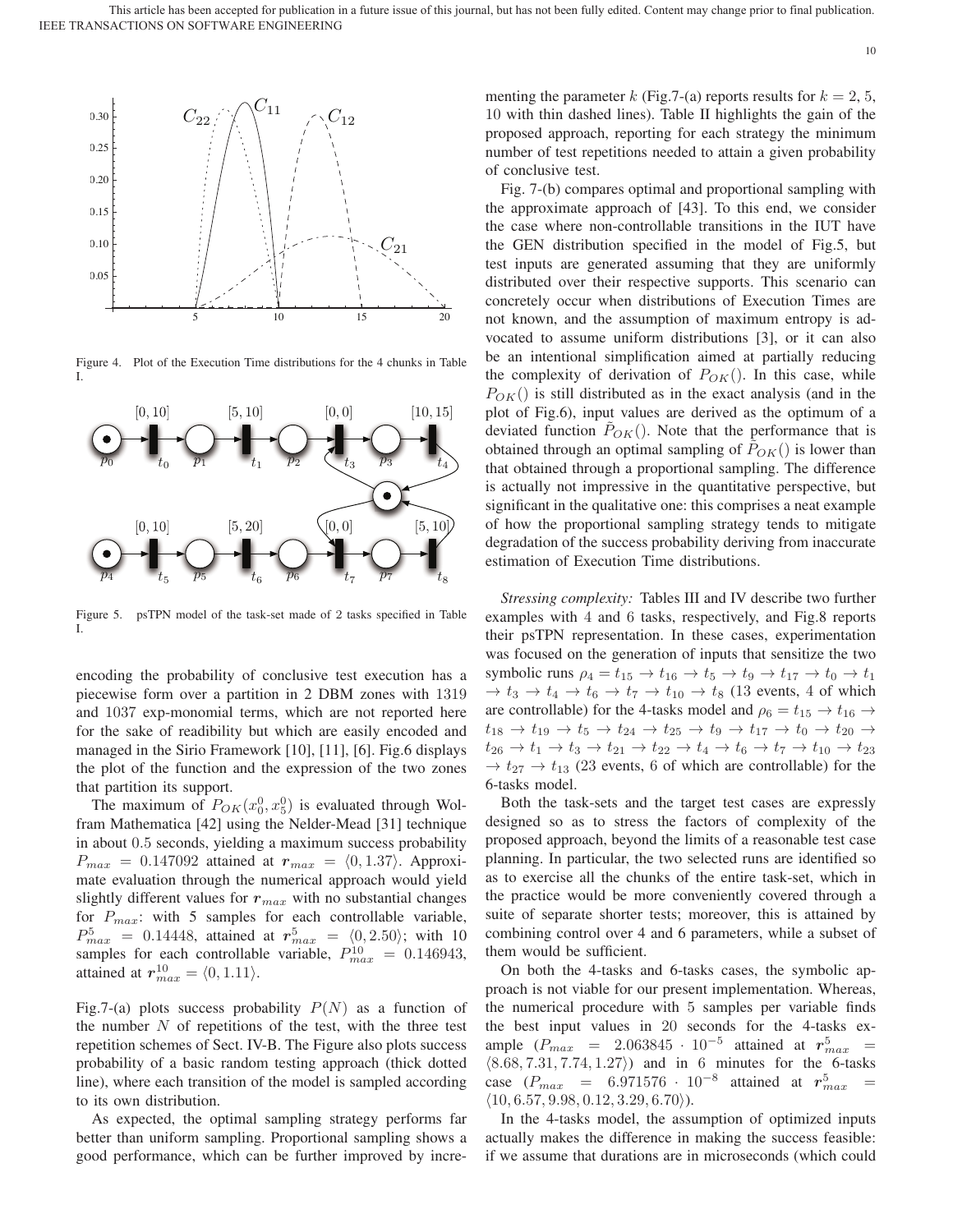

Figure 6. (a) The DBM zones that constitute the partitioned domain of function  $P_{OK}(x_0^0, x_1^0)$ , representing the probability of execution of the run  $\rho_2 = t_0 \rightarrow t_5 \rightarrow t_1 \rightarrow t_3 \rightarrow t_6 \rightarrow t_4 \rightarrow t_7 \rightarrow t_8$  as a function of contro



Figure 7. (a) Probability of conclusive test execution as a function of the number of test repetitions, with optimal sampling (continuous thick line), proportional sampling with order  $k = 1, 2, 5, 10$  (dashed lines, bottom-up for increasing values of k), uniform sampling (dot-dashed thick line), random testing (dotted thick line). (b) Comparison of optimal sampling (continuous thick line) and proportional sampling (dashed thick line) based on exact estimates of function  $P_{OK}$ () (marked by subscript "(e)") with respect to the approach of [43] (continuous thin line) and its combination with proportional sampling (dashed thin line), which are based on approximate estimates of  $P_{OK}()$  (marked by subscript "(a)").

|            | Optimal sampling | Proportional sampling | Uniform sampling | Random testing |
|------------|------------------|-----------------------|------------------|----------------|
| 1.8        |                  |                       |                  | 4087           |
| 0.9        |                  |                       |                  | 5846           |
| $\rm 0.95$ |                  |                       | 104              | 7606           |
| 0.99       | າດ               |                       | 59               | 1691           |

Table II

NUMBER OF TEST REPETITIONS NEEDED TO ATTAIN A GIVEN SUCCESS PROBABILITY THROUGH DIFFERENT REPETITION SCHEMES.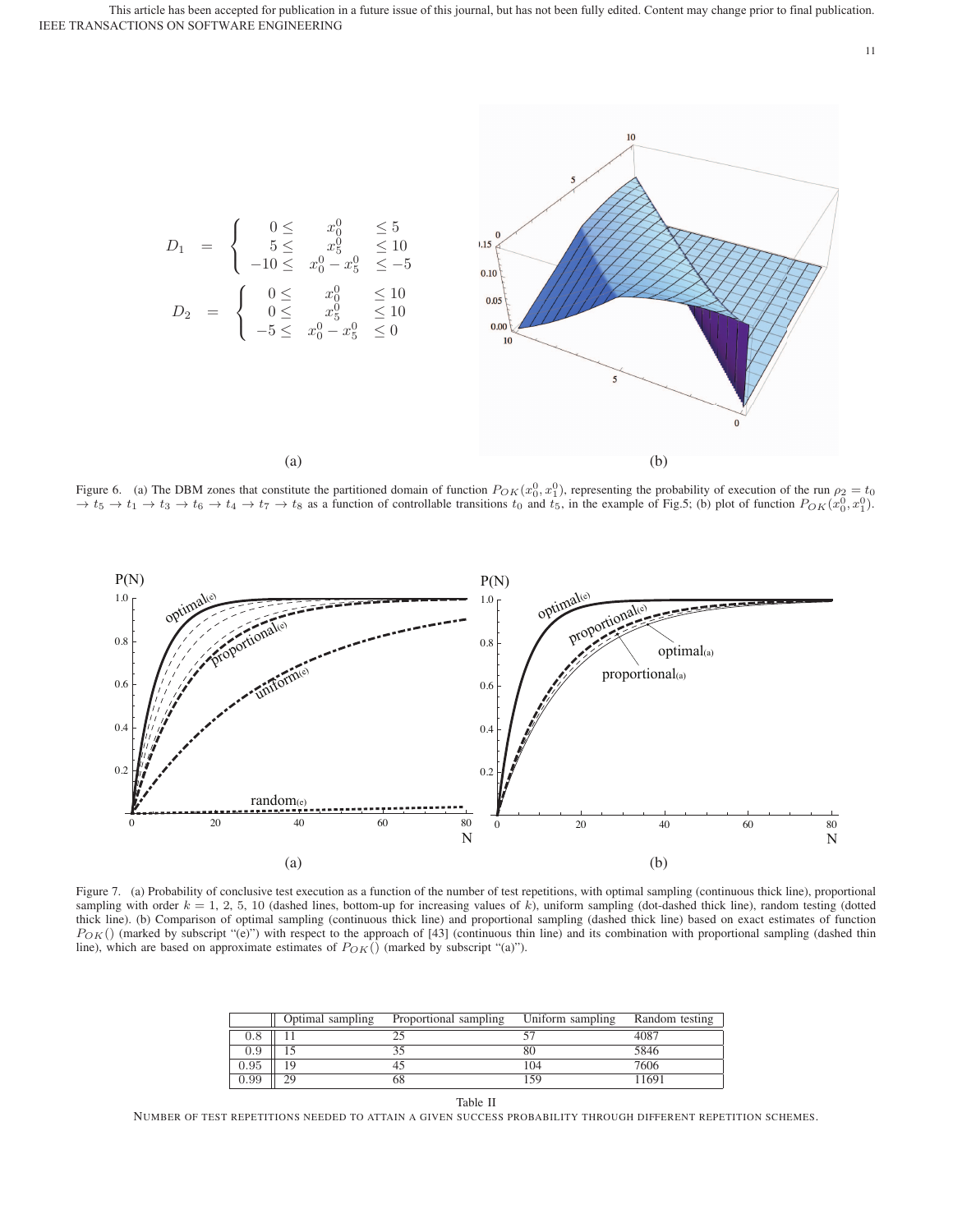IEEE TRANSACTIONS ON SOFTWARE ENGINEERING This article has been accepted for publication in a future issue of this journal, but has not been fully edited. Content may change prior to final publication.

| Task  | Jitter  | Chunk                 | Exclusions                     | <b>BCET</b> | WCET            | $\alpha$       | ß |
|-------|---------|-----------------------|--------------------------------|-------------|-----------------|----------------|---|
| $T_1$ | [0, 10] | $C_{11}$              |                                | 5           | 10              | 5              | 3 |
|       |         | $C_{12}$              | $C_{22}, C_{33}$               | 10          | 15              | 3              | 2 |
| $T_2$ | [0, 10] | $C_{21}$              |                                | 5           | 20              | 6              | 3 |
|       |         | $C_{22}$              | $C_{12}$ , $C_{32}$ , $C_{41}$ | 5           | $\overline{10}$ | $\overline{2}$ |   |
| $T_3$ | [0, 10] | $C_{31}$              |                                | 10          | 20              | 5              |   |
|       |         | $C_{32}$              | $C_{22}, \overline{C_{41}}$    | 5           | 10              | 4              |   |
|       |         | $C_{33}$              | $C_{12}$                       | 10          | 20              |                |   |
| $T_4$ | 10      | $\scriptstyle C_{41}$ | $C_{22}, C_{32}$               | 5           | 10              |                |   |

| Ľ'n                        | [0, 10] | - 1 1       |                          |    |        |   |                |
|----------------------------|---------|-------------|--------------------------|----|--------|---|----------------|
|                            |         | $C_{12}$    | $C_{22}, C_{33}$         | 10 | 15     | 3 | $\overline{2}$ |
| $\Gamma_2$                 | [0, 10] | $C_{21}$    |                          |    | 20     | 6 | 3              |
|                            |         | $C_{22}$    | $C_{12}, C_{32}, C_{41}$ |    | 10     | 2 |                |
|                            |         | $C_{31}$    |                          | 10 | 20     | 5 |                |
| $\mathit{\Gamma}_{3}$      | [0, 10] | $C_{32}$    | $C_{22}, C_{41}$         | G  | 10     |   |                |
|                            |         | $C_{33}$    | $C_{12}$                 | 10 | $20\,$ |   |                |
| $\overline{\mathcal{L}_4}$ | [0, 10] | $\cup_{41}$ | $C_{22}, C_{32}$         |    | 10     |   |                |
|                            |         |             |                          |    |        |   |                |

| Table III |                                           |
|-----------|-------------------------------------------|
|           | PARAMETERS OF A WORKLOAD MADE OF 4 TASKS. |

| Task  | Jitter  | Chunk               | Exclusions                       | <b>BCET</b>     | WCET | $\alpha$       | β              |
|-------|---------|---------------------|----------------------------------|-----------------|------|----------------|----------------|
| $T_1$ | [0, 10] | $C_{11}$            |                                  | 5               | 10   | 5              | 3              |
|       |         | $C_{12}$            | $C_{22}, C_{33}, C_{51}, C_{61}$ | $\overline{10}$ | 15   | 3              | $\overline{2}$ |
| $T_2$ | [0, 10] | $C_{21}$            |                                  | 5               | 20   | 6              | 3              |
|       |         | $C_{22}$            | $C_{12}, C_{32}, C_{41}, C_{61}$ | $\overline{5}$  | 10   | $\overline{2}$ | 1              |
|       | [0, 10] | $C_{31}$            |                                  | 10              | 20   | 5              | 4              |
| $T_3$ |         | $\overline{C_{32}}$ | $C_{22}, C_{41}$                 | 5               | 10   | $\overline{4}$ | 1              |
|       |         | $C_{33}$            | $C_{12}, C_{51}, C_{53}$         | 10              | 20   | T              | 4              |
| $T_4$ | [0, 10] | $C_{41}$            | $C_{22}, C_{32}$                 | 5               | 10   | 1              | 1              |
|       | [0, 10] | $C_{51}$            | $C_{12}$ , $C_{33}$              | 10              | 15   | 3              | $\overline{2}$ |
| $T_5$ |         | $C_{52}$            |                                  | $\overline{5}$  | 10   | 1              | 1              |
|       |         | $C_{53}$            | $C_{33}$                         | $\overline{5}$  | 10   | 1              |                |
| $T_6$ | [0, 10] | $C_{61}$            | $C_{12}, C_{22}$                 | 5               | 15   | $\overline{4}$ | 1              |
|       |         | $C_{62}$            |                                  | 10              | 20   |                | 4              |

Table IV PARAMETERS OF A WORKLOAD MADE OF 6 TASKS.



Figure 8. psTPN models of a task set made of 4 tasks (inner box) and 6 tasks (outer box), synchronized on 4 mutual exclusive resources. Places accounting for mutual exclusion among chunks are omitted for readability and substituted by their names  $m_1, \ldots, m_4$ .

be a realistic case in the Real-Time practice), the target run  $\rho_4$ has a maximum duration of 160  $\mu$ s; using optimal values, the test is covered with probability 0.9 within 111567 repetitions, i.e., in about 18 seconds; with random testing the behavior would be virtually impossible to observe. In the 6-tasks case, the target run  $\rho_6$  is somehow beyond the limit of a reasonable test planning: with optimized inputs, the case is covered with

probability 0.9 within  $3.3 \times 10^7$  repetitions, which would take 137 minutes as the maximum duration of  $\rho_6$  is 250  $\mu$ s. This definitely suggests that a suite of shorter runs may permit to reach an acceptable coverage with a reduced number of test repetitions.

## V. CONCLUSIONS

In the execution of real-time tests, non-controllable temporal parameters may prevent effective application of input values and produce inconclusive behaviors. In this case, a quantitative approach is needed to select input values for controllable parameters that maximize the probability of a conclusive test.

We characterized the problem so as to account for the combined effect of the stochastic characterization of noncontrollable timers, the structure of concurrency of the model, and the sequencing constraints of the selected test. In particular, this all yields an explicit representation of the probability of conclusive execution as a function of input values given to controllable timers.

The proposed technique can be applied in a constructive perspective to generate the inputs through an optimization approach or through simpler yet effective sub-optimal techniques, which may be implemented through symbolic or numerical calculus. Both strategies were implemented through a toolchain that composes the Sirio Framework [10], [11], [6] with Wolfram Mathematica [42]. The overall framework can also be applied to set a reference of optimal performance for the evaluation of various input generation techniques, such as the basic straight approach of random testing or the approximate approach of [43].

In the theoretical perspective, achieved results suggest the opportunity of addressing input generation for test cases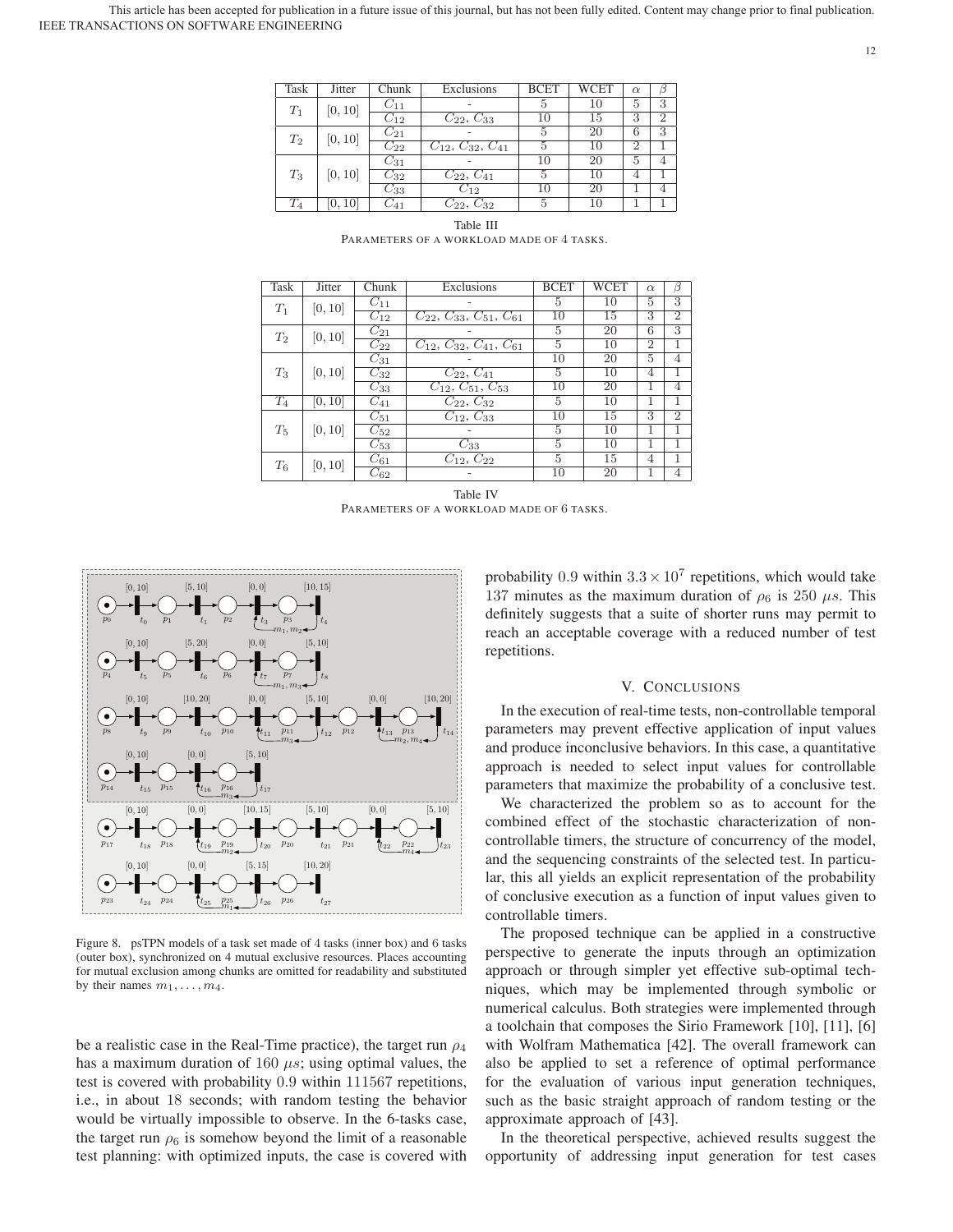specified through partial order restrictions rather than through a complete sequence. In the applicative perspective, the approach opens the way to experimentation in formal Model-Driven Development frameworks.

#### **REFERENCES**

- [1] R. Alur and D. L. Dill. A Theory of Timed Automata. *Theor. Comput. Sci.*, 126(2):183–235, 1994.
- [2] B. Beizer. Black-Box Testing: Techniques for Functional Testing of Software and Systems. *Wiley*, 1995.
- [3] S. Bernardi, J. Campos, and J. Merseguer. Timing-failure risk assessment of UML design using Time Petri Net bound techniques. *IEEE Transactions on Industrial Informatics*, 7(1):90–104, February 2011.
- [4] J. Berntsen, T. O. Espelid, and A. Genz. An Adaptive Algorithm for the Approximate Calculation of Multiple Integrals. *ACM Trans. Math. Softw.*, 17, December 1991.
- [5] B. Berthomieu and M. Diaz. Modeling and Verification of Time Dependent Systems Using Time Petri Nets. *IEEE Trans. on SW Eng.*, 17(3):259–273, March 1991.
- [6] G. Bucci, L. Carnevali, L. Ridi, and E. Vicario. Oris: a Tool for Modeling, Verification and Evaluation of Real-Time Systems. *Int. Journal of Software Tools for Technology Transfer*, 12(5):391 – 403, 2010.
- [7] L. Carnevali, L. Grassi, and E. Vicario. A Tailored V-Model Exploiting the Theory of Preemptive Time Petri Nets. In *Proc. of the Ada-Europe Int. Conf. on Reliable SW Tech.*, pages 87–100. Springer-Verlag, 2008.
- L. Carnevali, L. Grassi, and E. Vicario. State-Density Functions over DBM Domains in the Analysis of Non-Markovian Models. *IEEE Trans. on SW Eng.*, 35(2):178–194, 2009.
- [9] L. Carnevali, L. Ridi, and E. Vicario. Partial stochastic characterization of timed runs over DBM domains. In *Proc. of the* 9th *International Workshop on Performability Modeling of Computer and Communication Systems*, Sept. 2009.
- [10] L. Carnevali, L. Ridi, and E. Vicario. A Framework for Simulation and Symbolic State Space Analysis of Non-Markovian Models. In *SAFECOMP*, pages 409–422, 2011.
- [11] L. Carnevali, L. Ridi, and E. Vicario. Sirio: A Framework for Simulation and Symbolic State Space Analysis of non-Markovian Models. In  $8^{st}$ *Int. Conf. on Quantitative Evaluation of Systems (QEST '11)*, pages 153–154, 2011.
- [12] L. Carnevali, L. Sassoli, and E. Vicario. Sensitization of symbolic runs in real-time testing using the ORIS tool. In *Proc. of the IEEE Conf. on Emerging Technologies and Factory Automation (ETFA)*, Sept. 2007.
- [13] T. S. Chow. Testing software design modeled by finite-state machines. *IEEE Trans. Softw. Eng.*, 4(3):178–187, May 1978.
- [14] G. B. Dantzig and B. C. Eaves. Fourier-Motzkin elimination and its dual. *Journal of Combinatorial Theory*, 14(3):288–297, 1973.
- [15] D. Dill. Timing Assumptions and Verification of Finite-State Concurrent Systems. *Proc. Workshop on Computer Aided Verification Methods for Finite State Systems*, 1989.
- A. En-Nouaary, R. Dssouli, and F. Khendek. Timed Wp-Method: Testing Real-Time Systems. *IEEE Trans. on SW Eng.*, 28(11), 2002.
- [17] S. Fujiwara, G. Bochmann, F. Khendek, M. Amalou, and A. Ghedamsi. Test Selection Based on Finite-State Models. *IEEE Trans. on SW Eng.*, 17(2):591–603, 1991.
- [18] G. Karsai and J. Sztipanovits and A. Ledeczi and T. Bapty. Model-Integrated Development of Embedded Software. *Proc. of the IEEE*, 91:145–164, Jan. 2003.
- [19] A. Hessel, K. Larsen, M. Mikucionis, B. Nielsen, P. Pettersson, and A. Skou. Testing real-time systems using UPPAAL. In *Formal Methods and Testing, LNCS 4949*, pages 77–117. Springer, 2008.
- [20] A. Hessel and P. Pettersson. A Global Algorithm for Model-Based Test Suite Generation. *Electr. Notes Theor. Comput. Sci.*, 190(2):47–59, 2007.
- [21] R. M. Hierons, K. Bogdanov, J. P. Bowen, R. Cleaveland, J. Derrick, J. Dick, M. Gheorghe, M. Harman, K. Kapoor, P. Krause, G. Lüttgen, A. J. H. Simons, S. Vilkomir, M. R. Woodward, and H. Zedan. Using formal specifications to support testing. *ACM Comput. Surv.*, 41(2):9:1– 9:76, Feb. 2009.
- [22] C. Jard and T. Jéron. TGV: theory, principles and algorithms, A tool for the automatic synthesis of conformance test cases for non-deterministic reactive systems. *Software Tools for Technology Transfer (STTT)*, 6, October 2004.
- [23] M. Krichen and S. Tripakis. Black-Box Conformance Testing for Real– Time Systems. *Int. SPIN Workshop on Model Checking of SW*, 2004.

[24] M. Krichen and S. Tripakis. An expressive and implementable formal framework for testing real-time systems. In F. Khendek and R. Dssouli, editors, *Testing of Communicating Systems*, volume 3502 of *Lecture Notes in Computer Science*, pages 375–375. Springer Berlin / Heidelberg, 2005.

13

- [25] M. Kwiatkowska, G. Norman, R. Segala, and J. Sproston. Verifying Quantitative Properties of Continuous Probabilistic Timed Automata. In LNCS, editor, *Proc. CONCUR'00*, volume 1877, pages 123–137, 2000.
- [26] L. Carnevali and L. Ridi and E. Vicario. Putting preemptive Time Petri Nets to work in a V-Model SW life cycle. *IEEE Trans. on SW Engineering*, 37(6), Nov./Dec. 2011.
- [27] K. G. Larsen, M. Mikucionis, and B. Nielsen. Online Testing of Real-Time Systems Using UPPAAL: Status and Future Work. In Ed Brinksma and Wolfgang Grieskamp and Jan Tretmans, editor, *Perspectives of Model-Based Testing*, number 04371 in Dagstuhl Seminar Proceedings. Internationales Begegnungs- und Forschungszentrum fuer Informatik (IBFI), Schloss Dagstuhl, Germany, 2005.
- [28] M. G. Merayo, M. Núñez, and I. Rodríguez. Formal testing from timed finite state machines. *Computer Networks*, 52(2):432–460, 2008.
- [29] H. Muccini, A. Bertolino, and P. Inverardi. Using Software Architecture for Code Testing. *IEEE Trans. on SW Eng.*, 30(3):160–171, 2004.
- [30] G. J. Myers. *The Art of Software Testing, Second edition. Revised and updated by Tom Badgett and Todd M. Thomas, with Corey Sandler.* John Wiley & Sons, Inc., New York, 2004.
- [31] J. A. Nelder and R. Mead. A simplex method for function minimization. *The Computer Journal*, 7(4):308–313, January 1965.
- [32] W. Penczek and A. Polrola. Specification and Model Checking of Temporal Properties in Time Petri Nets and Timed Automata. In *Proc. of the* 25th *Int. Conf. on Application and Theory of Petri Nets (ICATPN)*, Bologna, Italy, June 2004.
- [33] Radio Technical Commission for Aeronautics. *DO-178B, Software Considerations in Airborne Systems and Equipment Certification*, 1992.
- [34] J. Schmaltz and J. Tretmans. On conformance testing for timed systems. In *6th Int. Conf. on Formal Modeling and Analysis of Timed Systems, FORMATS'08, LNCS 5215*, pages 250–264. Springer, 2008.
- [35] D. C. Schmidt. Model–Driven Engineering. *IEEE Computer*, pages 1–2, February 2006.
- [36] J. Springintveld, F. Vaandrager, and P. D'Argenio. Testing timed automata. *Theoretical Computer Science*, 254(1-2):225–257, 2001. Previously appeared as Technical Report CTIT-97-17, University of Twente, 1997.
- [37] J. Tretmans. Model based testing with labelled transition systems. In *Formal Methods and Testing, LNCS 4949*, pages 1–38. Springer, 2008.
- [38] E. Vicario. Static Analysis and Dynamic Steering of Time Dependent Systems Using Time Petri Nets. *IEEE Trans. on SW Eng.*, 27(1):728– 748, August 2001.
- [39] E. Vicario, L. Sassoli, and L. Carnevali. Using Stochastic State Classes in Quantitative Evaluation of Dense-Time Reactive Systems. *IEEE Trans. on SW Eng.*, 35(5):703–719, 2009.
- [40] R. Wilhelm, J. Engblom, A. Ermedahl, N. Holsti, S. Thesing, D. Whalley, G. Bernat, C. Ferdinand, R. Heckmann, T. Mitra, F. Mueller, I. Puaut, P. Puschner, J. Statshulat, and P.Stenstroem. Priority Inheritance Protocols: The Worst Case Execution-Time problem: Overview of methods and survey of tools. *ACM Trans. Emb. Comp. Sys.*, 7(3):1– 53, 2008.
- [41] Wolfram Connection Technologies. *Java Toolkit: J/Link*. http://www.wolfram.com/solutions/mathlink/jlink/.
- [42] Wolfram Research, www.wolfram.com. *Mathemathica 5.2*.
- [43] N. Wolovick, P. D'Argenio, and H. Qu. Optimizing probabilities of realtime test case execution. In *Int. Conf. on Software Testing Verification and Validation (ICST)*, pages 1–10, April 2009.
- [44] H. L. S. Younes and R. G. Simmons. Solving generalized semi-Markov decision processes using continuous phase-type distributions. In *AAAI'04: Proceedings of the 19th national conference on Artifical intelligence*, pages 742–747. AAAI Press / The MIT Press, 2004.